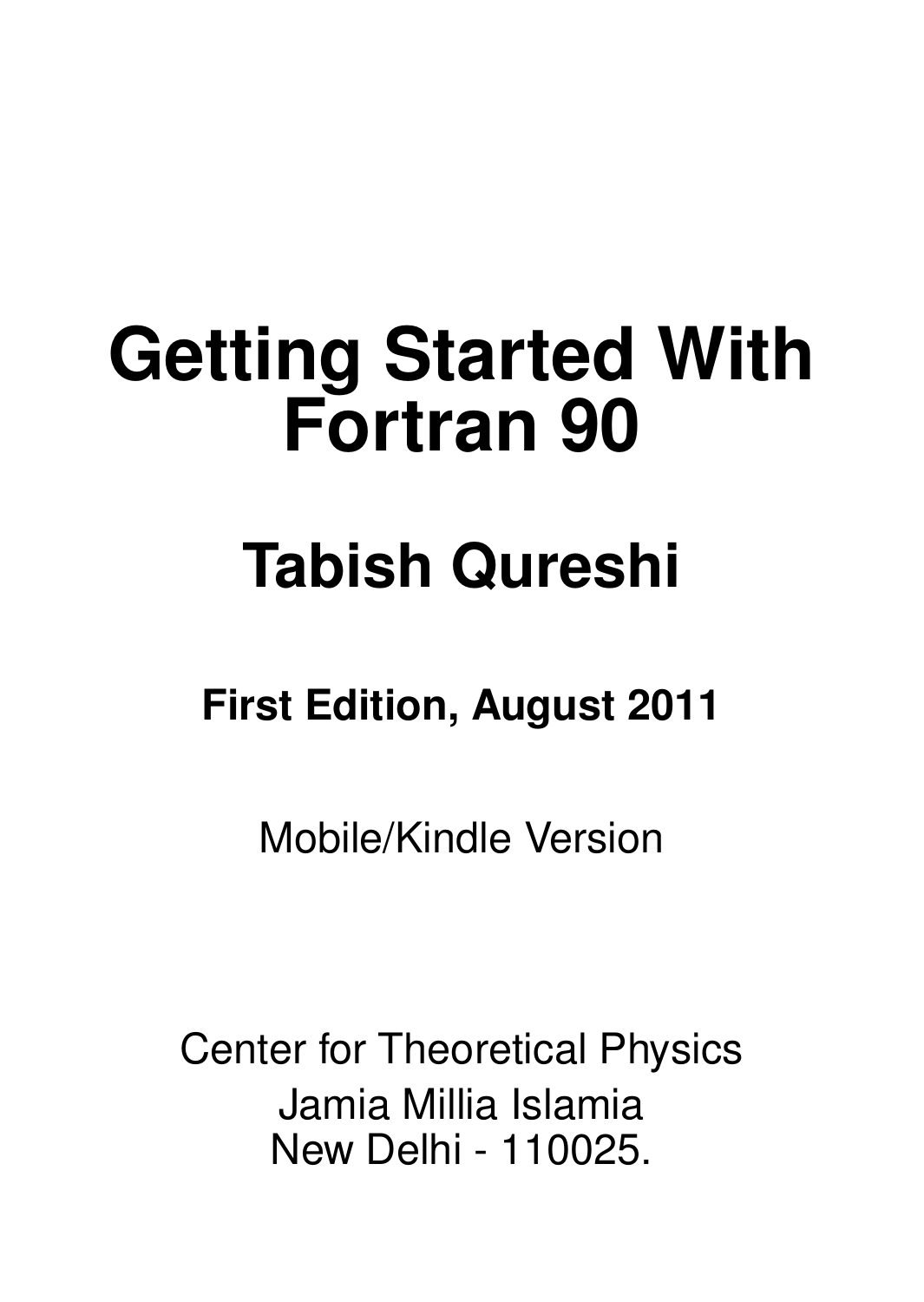# **Contents**

- **[1 Programming Languages](#page-2-0) [and Fortran](#page-2-0) 2**
- **[2 Fortran Basics](#page-5-0) 5**
- **[3 Variables, types, and declarations](#page-8-0) 8**
- **[4 Expressions and assignment](#page-10-0) 10**
- **[5 Simple Input/Output](#page-15-0) 15**
- **6 The if [statements](#page-18-0)**
- **[7 Loops](#page-20-0) 20**
- **[8 Arrays and Matrices](#page-24-0)**
- **[9 Subprograms](#page-29-0) 29**
- **[10 Random numbers and](#page-34-0) [Monte Carlo simulations](#page-34-0) 34**
- **[11 Some tit-bits](#page-38-0) 38**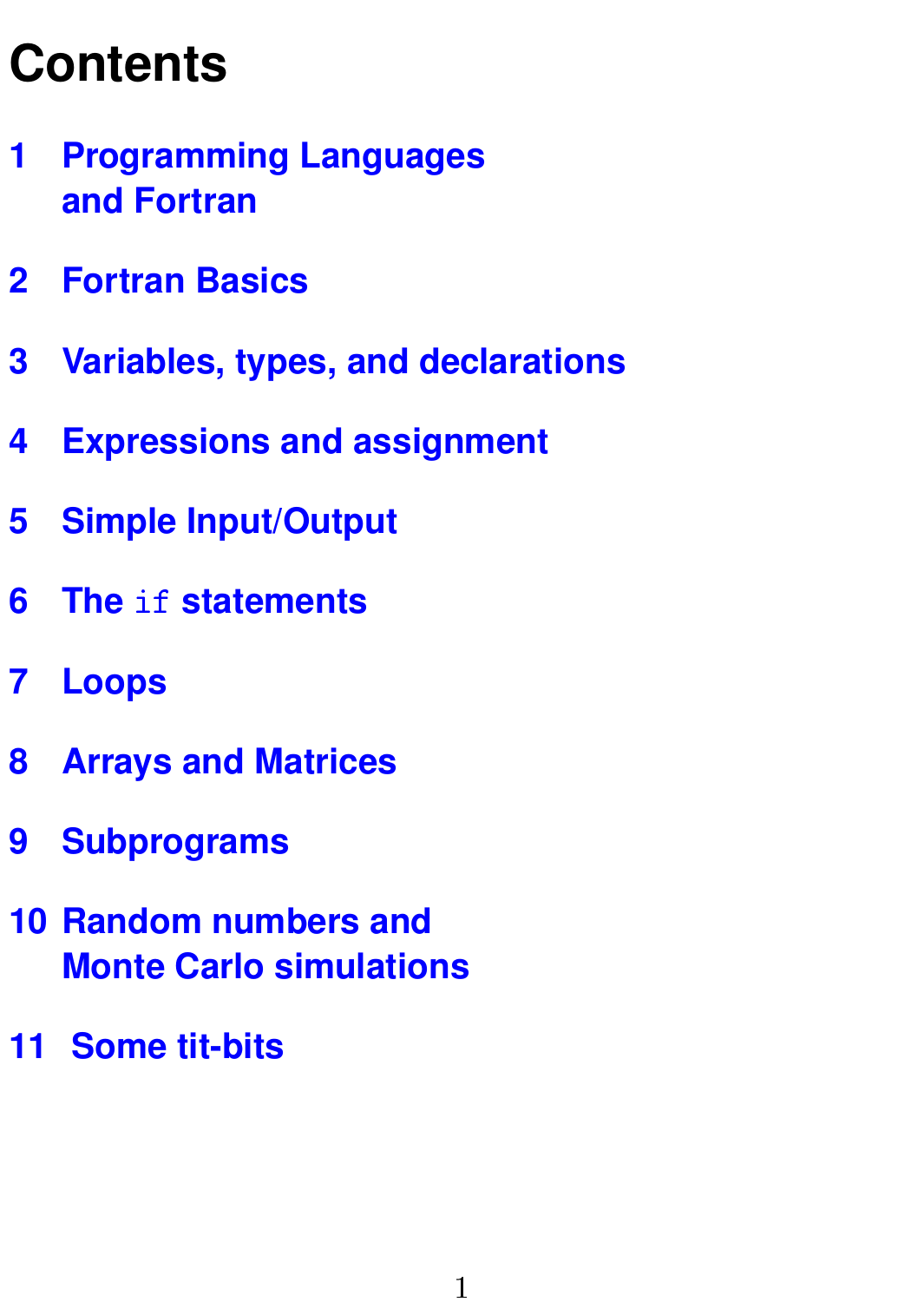# <span id="page-2-0"></span>**1 Programming Languages and Fortran**

#### **Programming Languages**

We all know that computers are made of digital circuitary, where only two states are important, the high state, and the low state. That makes it possible to simulate binary numbers, where any number can be represented by a sequence of zeros and ones. High state of the digital circuits become 1, and low states 0. This way, a computer can store numbers and calculate anything it is asked to. However, there is one downside to this - all numbers and all instructions have to be supplied in the binary format, what we will loosely call, the machine language. Human mind is not used to binary instructions, but that is the only language the computers understand.

So, the solution people came up with, is as follows. Create a language which is easy to understand for human beings, what we will call, a *high-level language*. It is called high-level, because it doesn't go down to the level of the computer. In order for the computer to understand the instructions (program) written in this language, it has to be translated into the machine language, something which the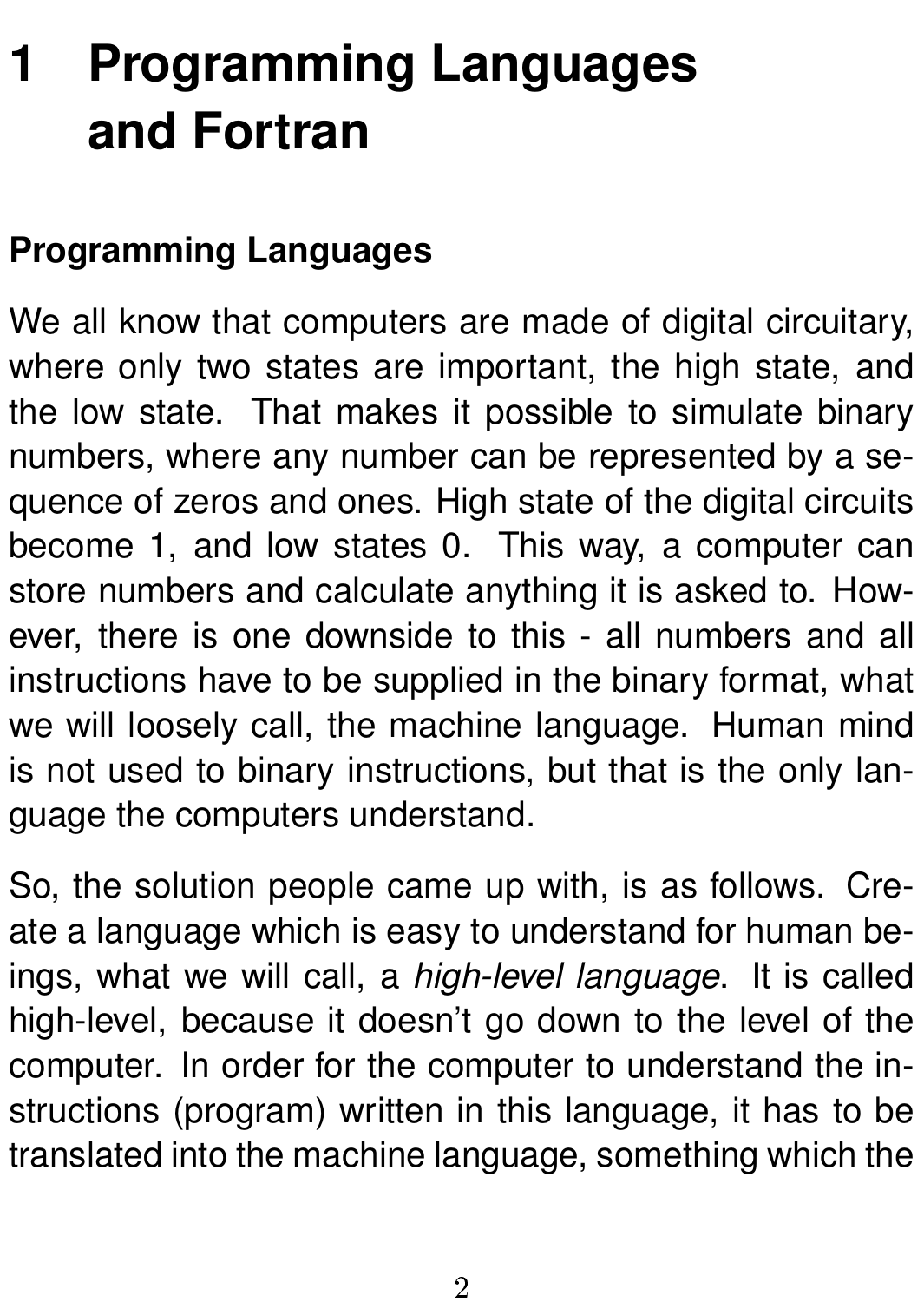computer understands. This process of translation to the machine language is called *compilation*. A special program which does it, is called a *compiler*. Once compiled, the computer understands the instructions written by human beings, and executes them.

There are several high-level programming languages, developed for specific purposes. C and C++ are generalpurpose programming languages, COBOL is for business related tasks, BASIC, Pascal are again general purpose languages.

### **What is Fortran?**

Fortran is a general purpose programming language, mainly intended for mathematical computations in science applications (e.g. physics). Fortran is an acronym for FORmula TRANslation. Fortran was the first high-level programming language. The work on Fortran started in the 1950's at IBM and there have been many versions since. By convention, a Fortran version is denoted by the last two digits of the year the standard was proposed. Thus we have Fortran 66, Fortran 77 and Fortran 90 (95). The most common Fortran version today is Fortran 90.

Users should be aware that most Fortran 90 compilers also allow Fortran 77, i.e. any Fortran 77 program is also a valid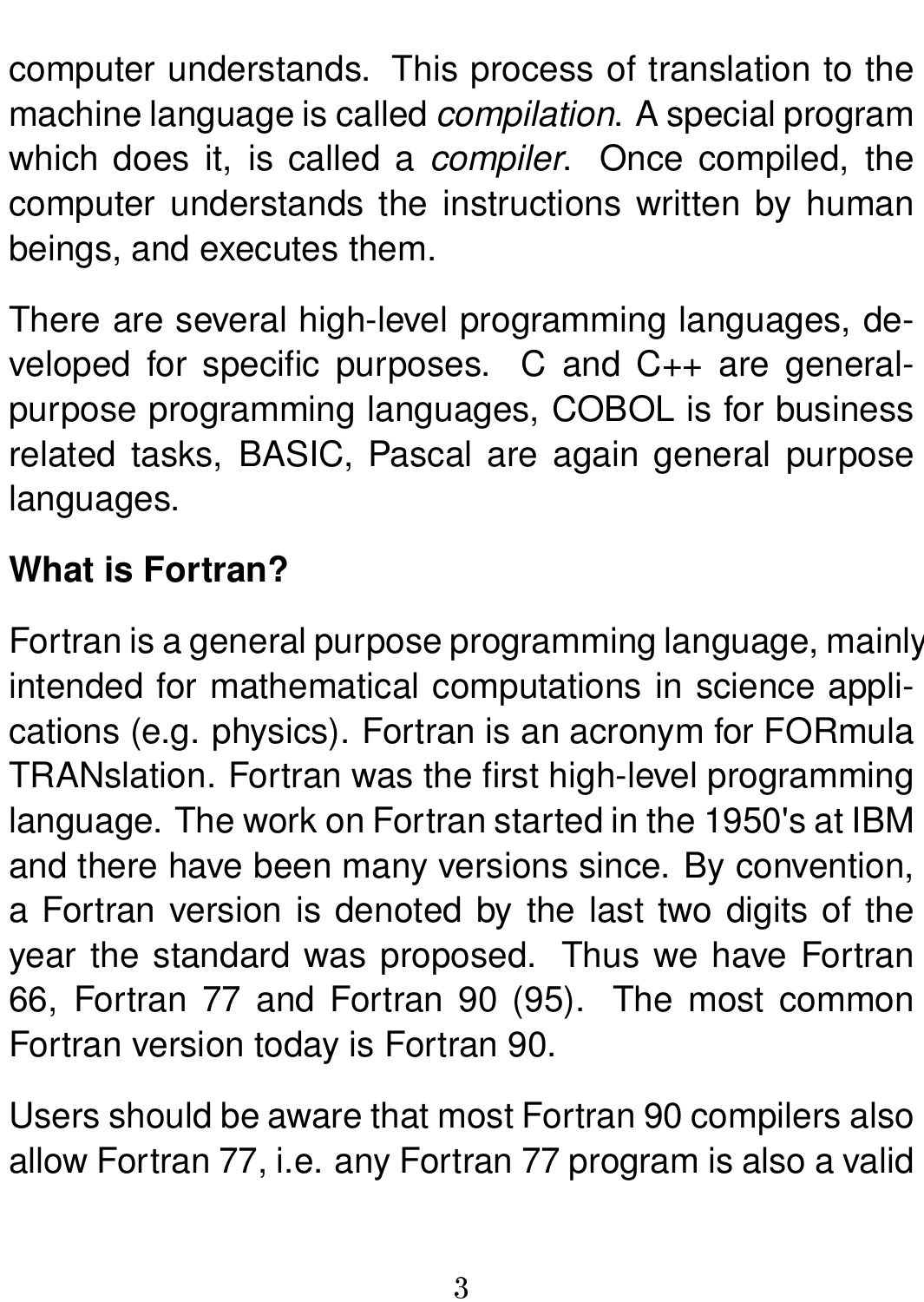program in Fortran 90.

### **Why learn Fortran?**

The most natural reason to learn Fortran is that it is the easiest programming language, and well-suited for scientific computation. Fortran is the dominant programming language used in scientific applications. It is therefore important for physics (or engineering) students to be able to read and modify Fortran code. A major advantage Fortran has is that it is standardized by ANSI (American National Standards Institute) and ISO (International Standards Organization). As a resultm if your program is written in ANSI Fortran 77 or ANSI Fortran 90, then it will run on any computer that has a Fortran 90 compiler. Thus, Fortran programs are portable across computer platforms

From time to time, so-called experts predict that Fortran will die out and soon become extinct. However, previous predictions of the downfall of Fortran have always been wrong. Fortran is the most enduring computer programming language in history. So let us learn to program in Fortran.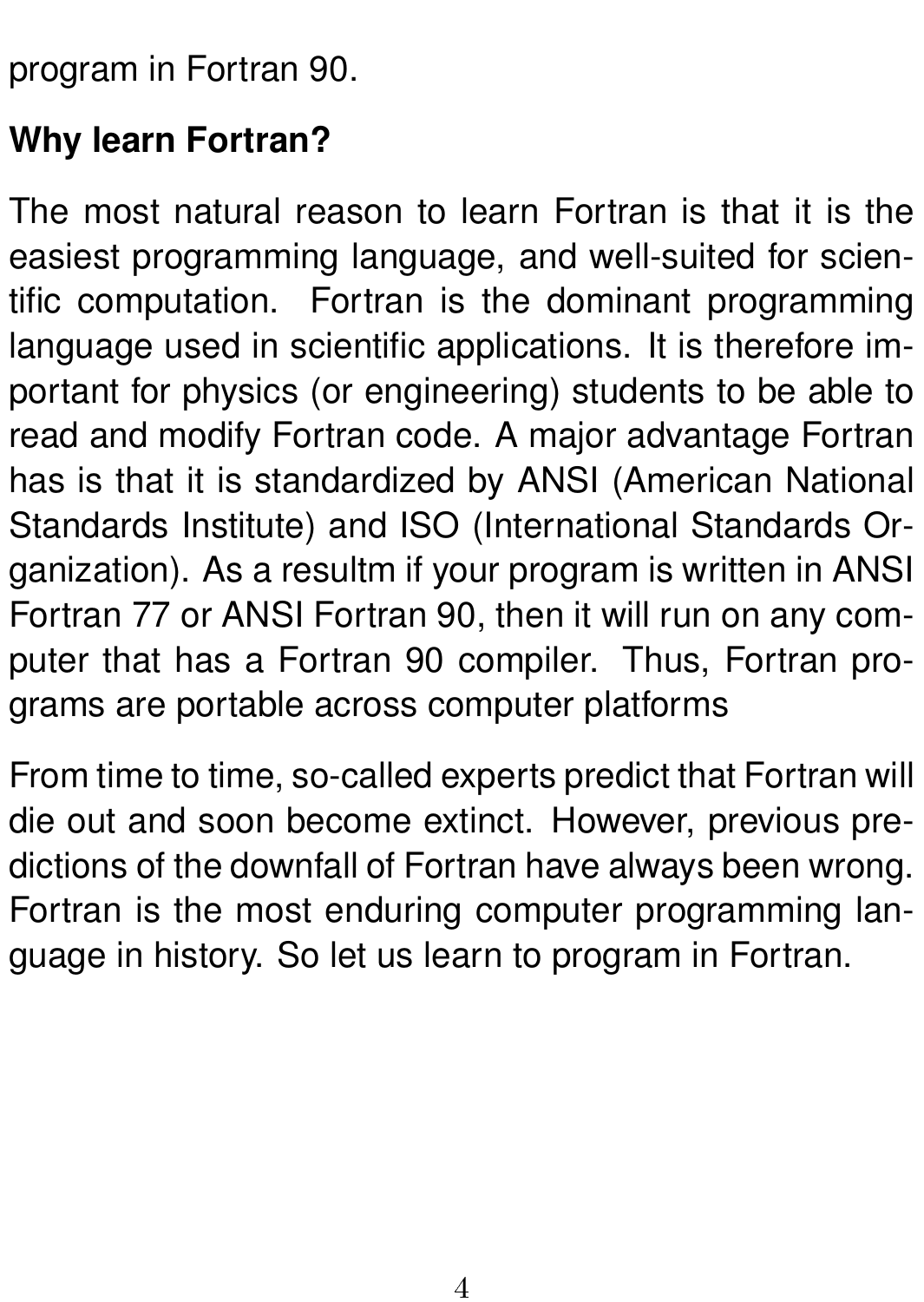# <span id="page-5-0"></span>**2 Fortran Basics**

A Fortran program is just a sequence of lines of text. The text has to follow a certain *syntax* to be a valid Fortran program. We start by looking at a simple example where we calculate the area of a circle:

```
program circle
      real r, area
c This program reads a real number r and prints
c the area of a circle with radius r.
      write(*,*) 'Give radius r:'
      read(*,*) r
      area = 3.14159*rr*rwrite(*,*) 'Area = ', area
      stop
      end
```
The lines that begin with a "c" are *comments* and have no purpose other than to make the program more readable for humans. We type the program in a file called circle.f90, the ".f90" file-extension being the convention in Linux. Compiling and running the program in Linux typically looks like the following:

```
tabish@mutinao:~$ gfortran circle.f90
tabish@mutinao:~$ ./a.out
```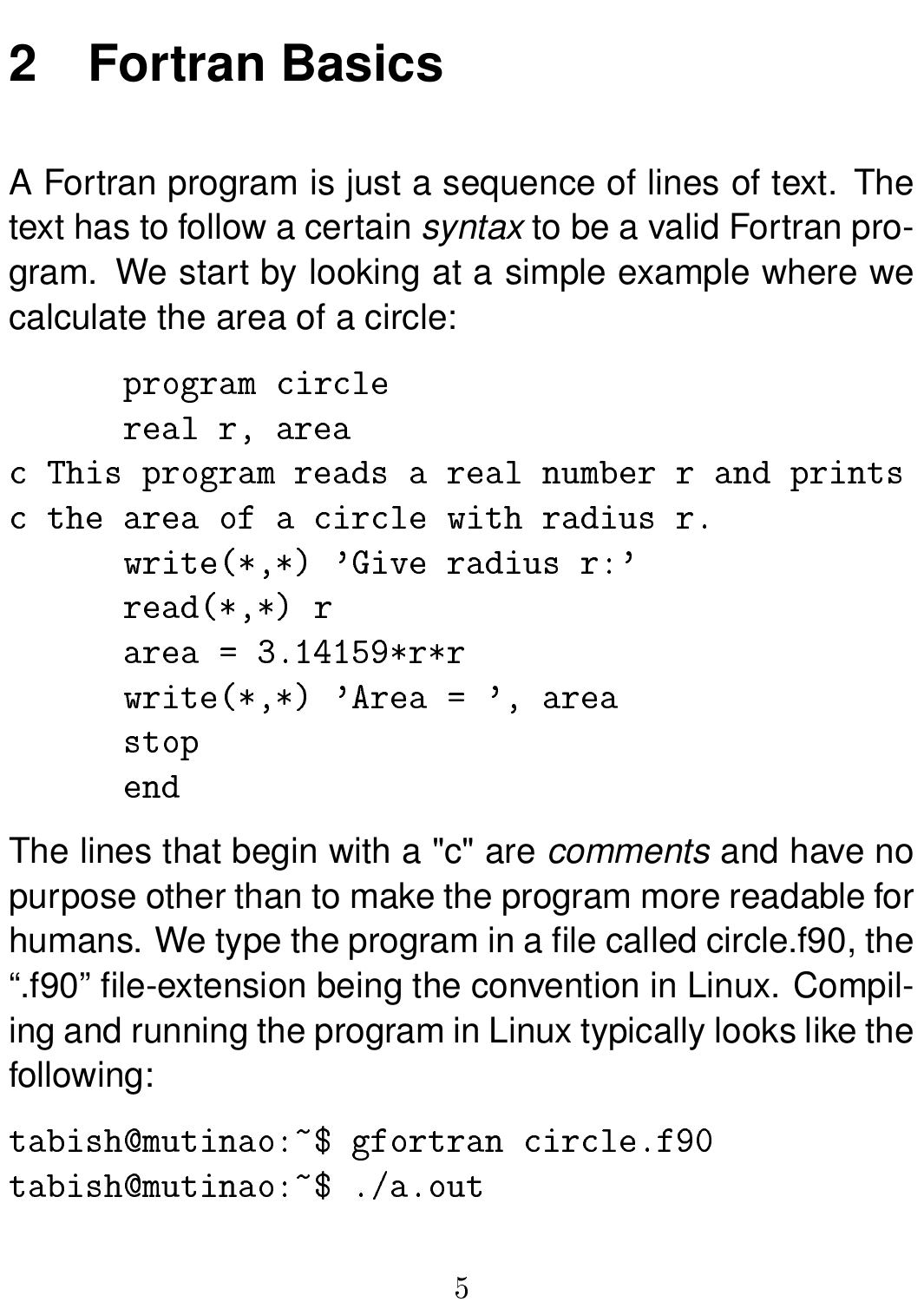Give radius r:

3

 $Area = 28.274311$ tabish@mutinao:~\$

### **Program organization**

A Fortran program generally consists of a main program and possibly several subprograms (or functions or subroutines). For now we will assume all the statements are in the main program; subprograms will be treated later. The structure of a main program is:

program *name non-executable statements (declarations) statements* stop end

*All non-executable statements should come before the executable statements.* In this tutorial, words that are in *italics* should not be taken as literal text, but rather as a generic description. The stop statement is optional and may seem superfluous since the program will stop when it reaches the end anyway but it is recommended to always terminate a program with the stop statement to emphasize that the execution flow stops there.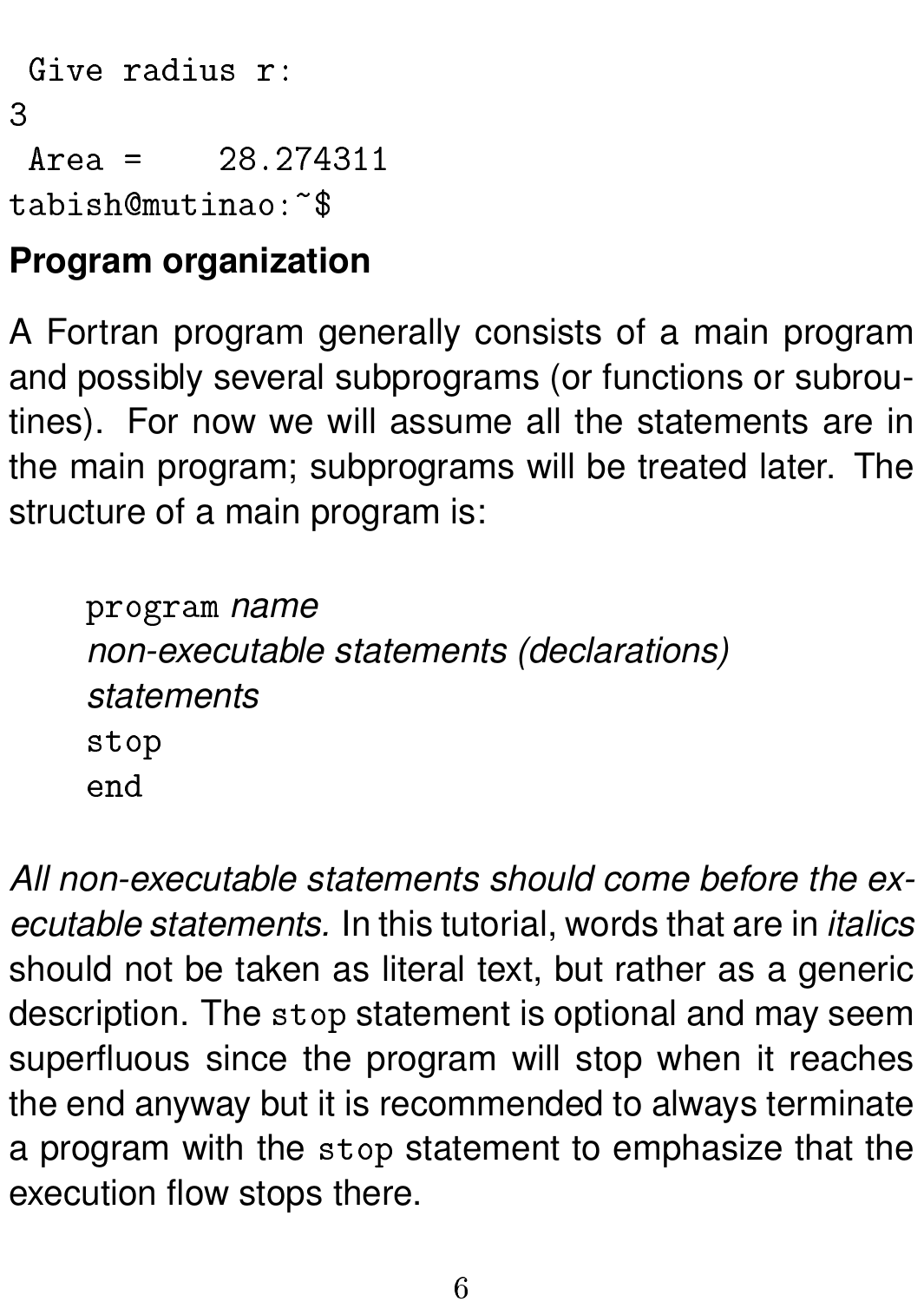#### **Column position rules**

Fortran 77 is *not* a free-format language, but has a very strict set of rules for how the source code should be formatted. The most important rules are the column position rules:

|        |  | Col. $1$ : Blank, or a "c" or " $*$ " for comment |
|--------|--|---------------------------------------------------|
|        |  | Col. 2-5 : Statement label (optional)             |
|        |  | Col. 6 : Continuation of previous line (opt       |
|        |  | Col. 7-72 : Statements                            |
|        |  | Col. 73-80: Sequence number (optional, rarely     |
| today) |  |                                                   |
|        |  |                                                   |

Most lines in a Fortran 77 program starts with 6 blanks and ends before column 72, i.e. only the statement field is used.

Fortran 90 allows free format, so you may ignore the above restrictions completely, if you name your file something.f90 and are using *gfortran*, the GNU Fortran 90 compiler.

Apart from putting a "c" in the first column, there is another way of adding comments to your program. Any text after an exclamation mark (!) is considered a comment. The exclamation mark may appear anywhere on a line (except in positions 2-6). Comments may appear anywhere in the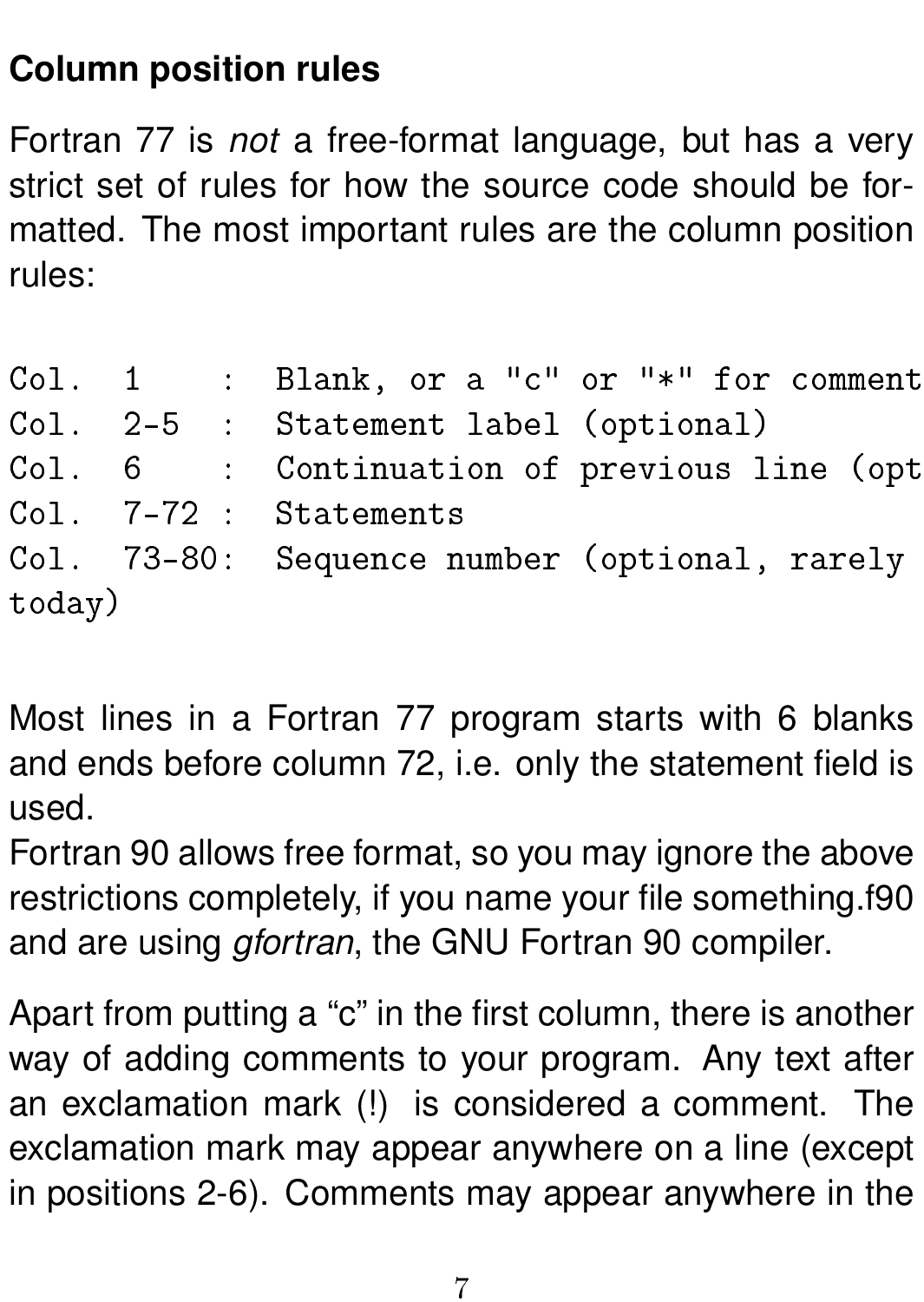program. Well-written comments help you read your program better at a later stage.

### **Continuation**

Occasionally, a statement does not fit into one single line. One can then break the statement into two or more lines, and use the continuation mark in position 6. Example:

```
c23456789 (This is a comment to just indicate co
       area = 3.14159265358979& *r*r
```
Any character can be used instead of the plus sign as a continuation character. It is considered good programming style to use either the plus sign, an ampersand, or numbers (2 for the second line, 3 for the third, and so on).

# <span id="page-8-0"></span>**3 Variables, types, and declarations**

#### **Variable names**

Variable names in Fortran consist of characters chosen from the letters a-z and the digits 0-9. The first character must be a letter. (Note: Fortran 77 only allows variable names of length 1-6).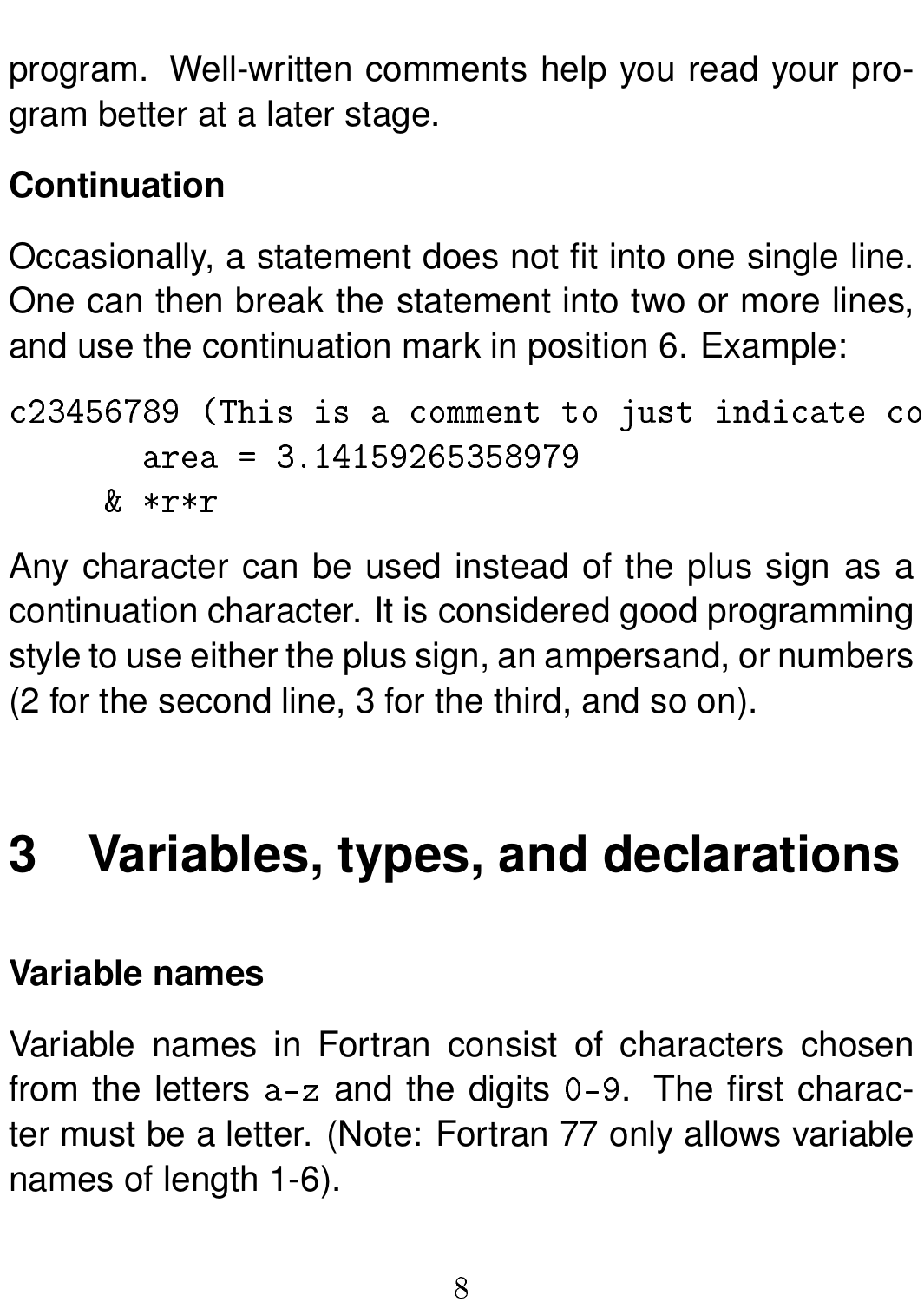#### **Types and declarations**

Every variable *should* be defined in a *declaration*. This establishes the *type* of the variable. The most common declarations are:

|      |  | integer list of variables          |
|------|--|------------------------------------|
| real |  | list of variables                  |
|      |  | double precision list of variables |
|      |  | complex list of variables          |
|      |  | logical list of variables          |
|      |  | character list of variables        |

The list of variables should consist of variable names separated by commas. Each variable should be declared exactly once. If a variable is undeclared, Fortran 77 uses a set of *implicit rules* to establish the type. This means all **variables starting with the letters** i-n **are integers and all others are real**. Most compilers still allow these implicit rules, but *you should not!* If you do not consistently declare your variables, you in danger of making errors which are hard to debug.

#### **Integers and floating point variables**

Fortran has only one type for integer variables. Integers are usually stored as 32 bits (4 bytes) variables. Fortran has two different types for floating point variables, called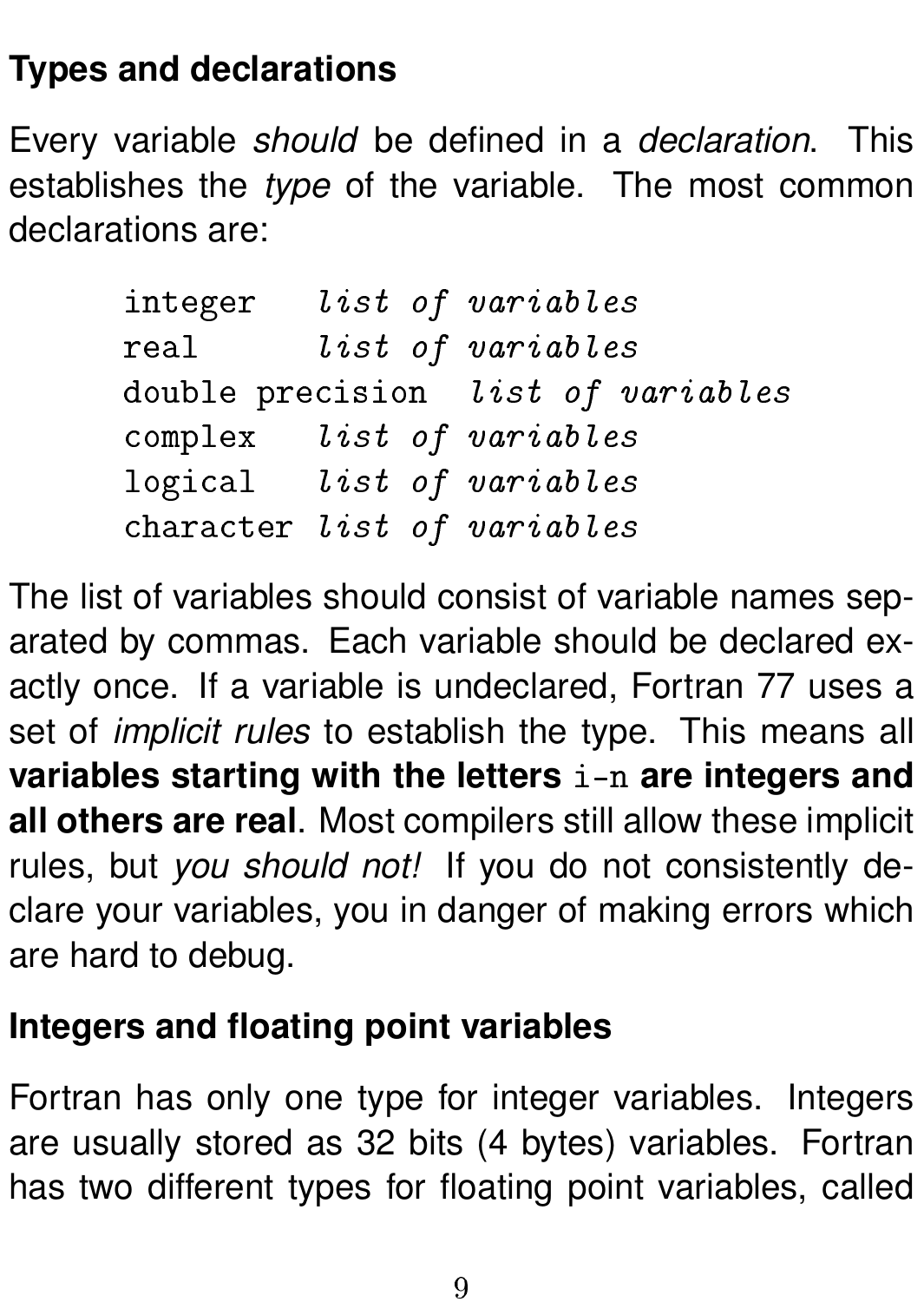real and double precision. While real is often adequate, some numerical calculations need very high precision and double precision should be used. Usually a real is a 4 byte variable and the double precision is 8 bytes, but this is machine dependent. Some non-standard Fortran versions use the syntax real\*8 to denote 8 byte floating point variables.

# <span id="page-10-0"></span>**4 Expressions and assignment**

## **Constants**

The simplest form of an expression is a *constant*. There are 6 types of constants, corresponding to the 6 data types. Here are some integer constants:

> 3  $\Omega$ -105  $+15$

Then we have real constants:

3.0  $-0.25$ -2.7E6 3.73E-2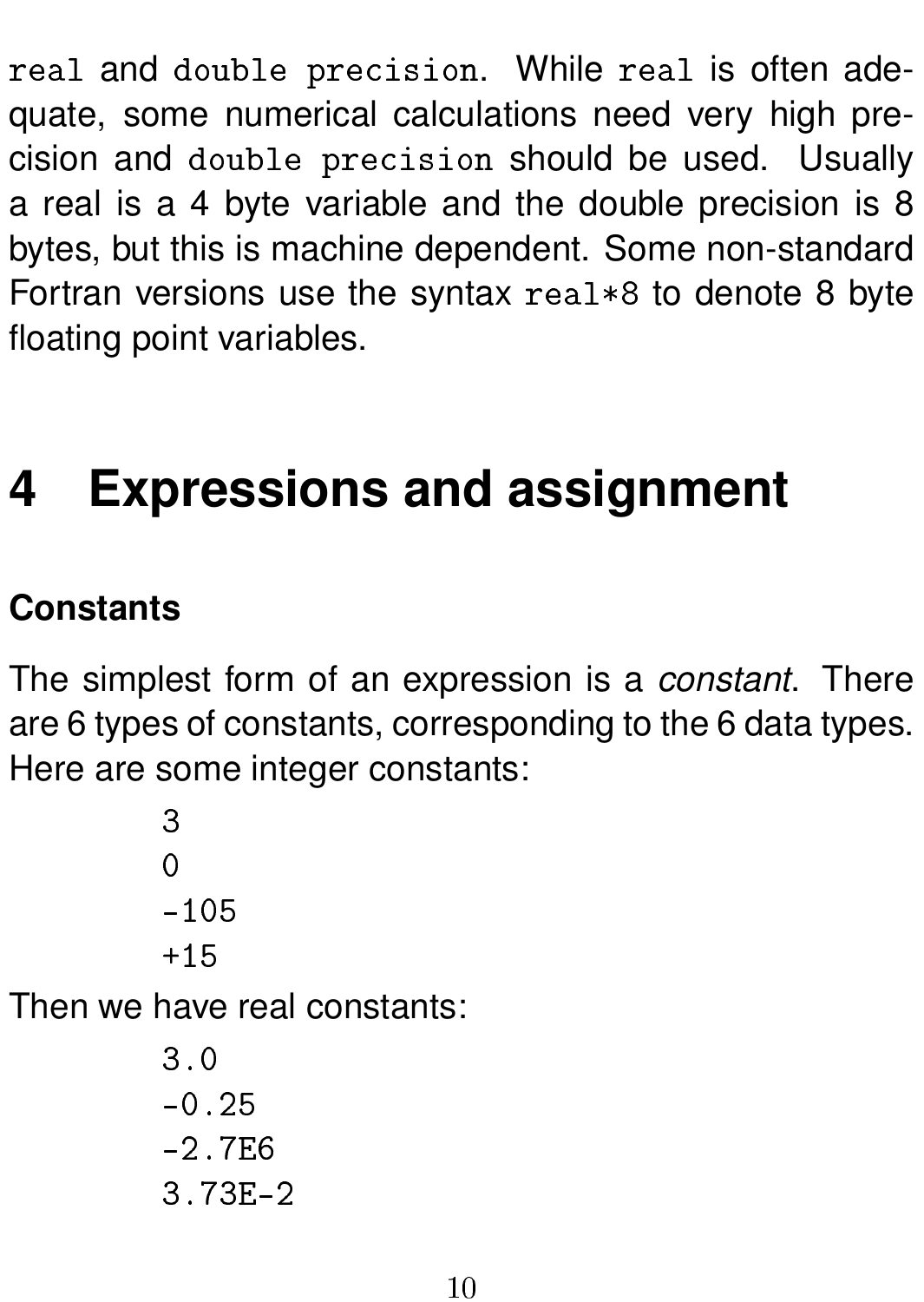The E-notation will be clear from the following: -2.7E6 means  $-2.7 \times 10^6$ , and 3.33E-2 means 0.0373.

## **Assignment**

The assignment has the form  $variable\_name = expression$ or, for example

 $a = b$ 

The above statement should not be read as *a is equal to b*. Rather, it should be interpreted as follows: Evaluate the right hand side and assign the resulting value to the variable on the left. With this meaning, the following two statements will make perfect sense

> $a = 5$  $a = a + 1$

The variable a takes the value 5, and then 1 is added to that value, to make the value of a as 6. If you don't take this interpretation, you will cancel a from both sides, and will get a nonsensical answer!

### **Expressions**

The simplest expressions are of the form

```
operand operator operand
```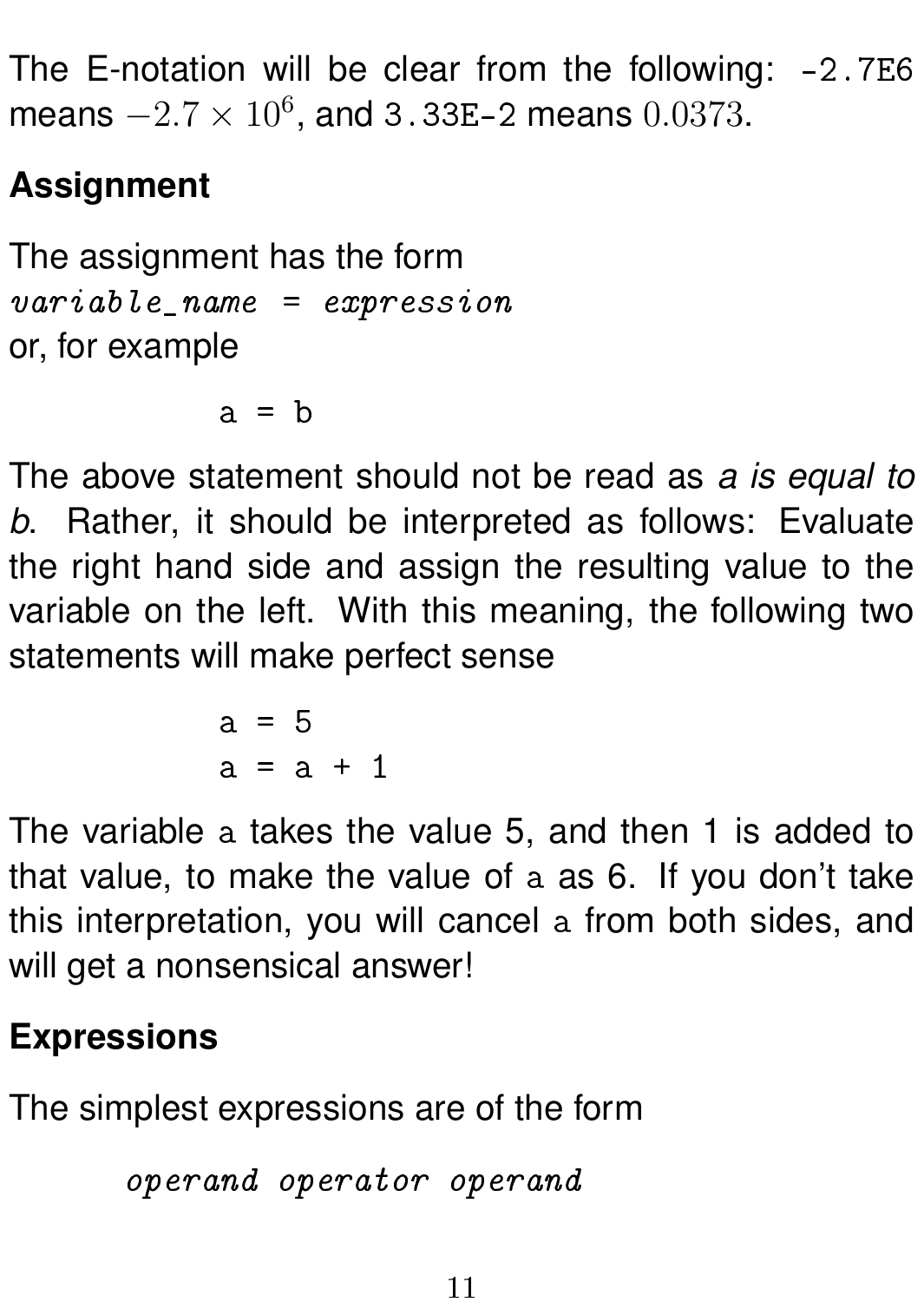and an example is

 $x + y$ 

The result of an expression is itself an operand, hence we can nest expressions together like

 $x + 2 * y$ 

This raises the question of precedence: Does the last expression mean  $x + (2*y)$  or  $(x+2)*y$ ? The precedence of arithmetic operators in Fortran 77 are (from highest to lowest):

> \*\*  $\quad$  *{exponentiation}* - x\*\*3 means  $x^3$ \*,/ {multiplication, division} +,- {addition, subtraction}

All these operators are calculated left-to-right, except the exponentiation operator \*\*, which has right-to-left precedence. If you want to change the default evaluation order, you can use parentheses.

The above operators are all binary operators. there is also the unary operator - for negation, which takes precedence over the others. Hence an expression like  $-x+y$  means what you would expect.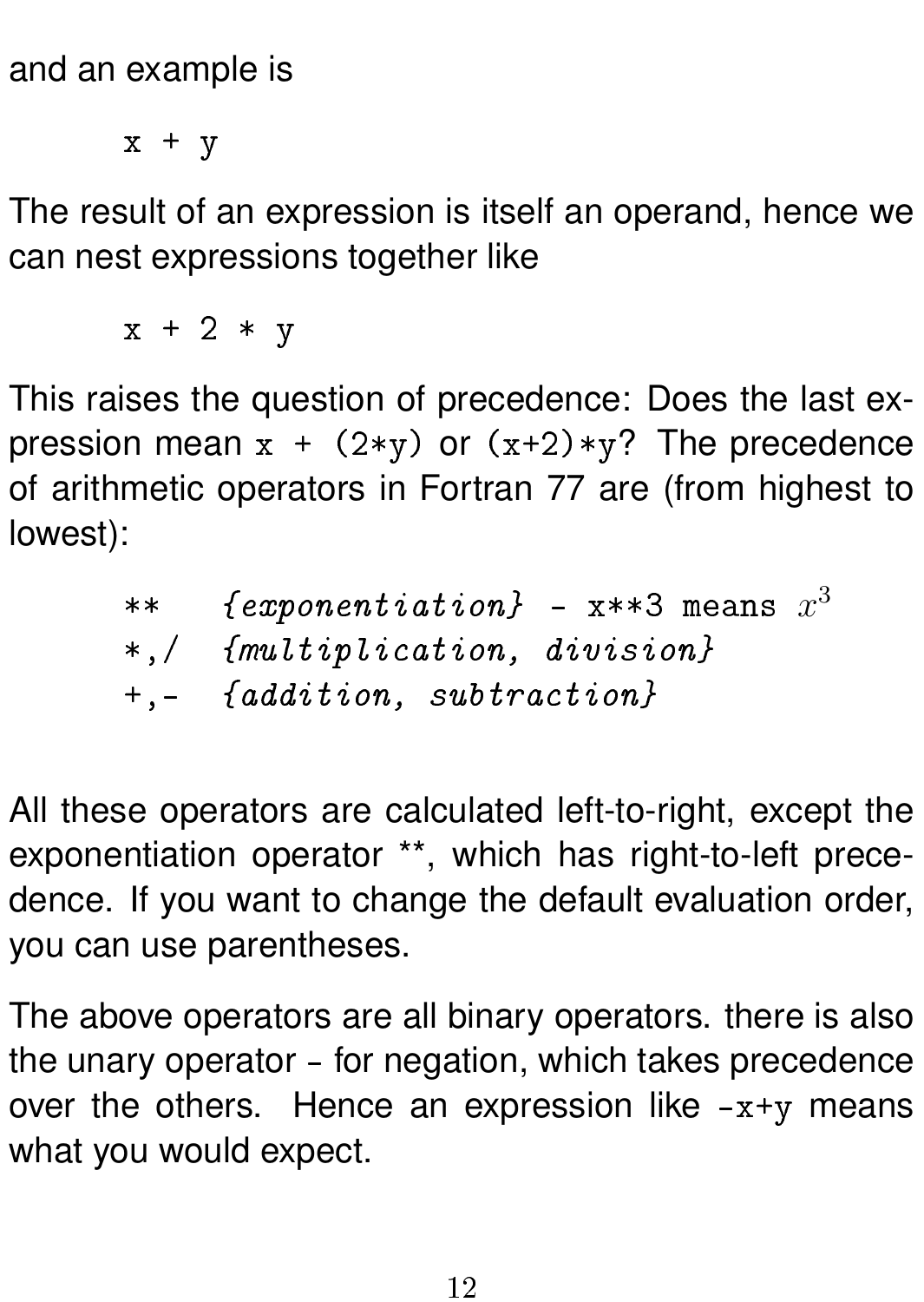Extreme caution must be taken when using the division operator, which has a quite different meaning for integers and reals. If the operands are both integers, an integer division is performed, otherwise a real arithmetic division is performed. For example, 3/2 equals 1, while 3./2. equals 1.5.

### **Built-in functions**

There are many built-in functions in Fortran. Some of the most common are:

| abs  | absolute value        |
|------|-----------------------|
| min  | minimum value         |
| max  | maximum value         |
| sqrt | square root           |
| sin  | sine                  |
| cos  | cosine                |
| tan  | $t$ angent            |
| atan | $arct$ an qent        |
| exp  | exponential (natural) |
| log  | logarithm (natural)   |

For example  $y = \log(3.*x**2)$  will be a valid Fortran state ment.

#### **Logical expressions**

Logical expressions can only have the value .TRUE. or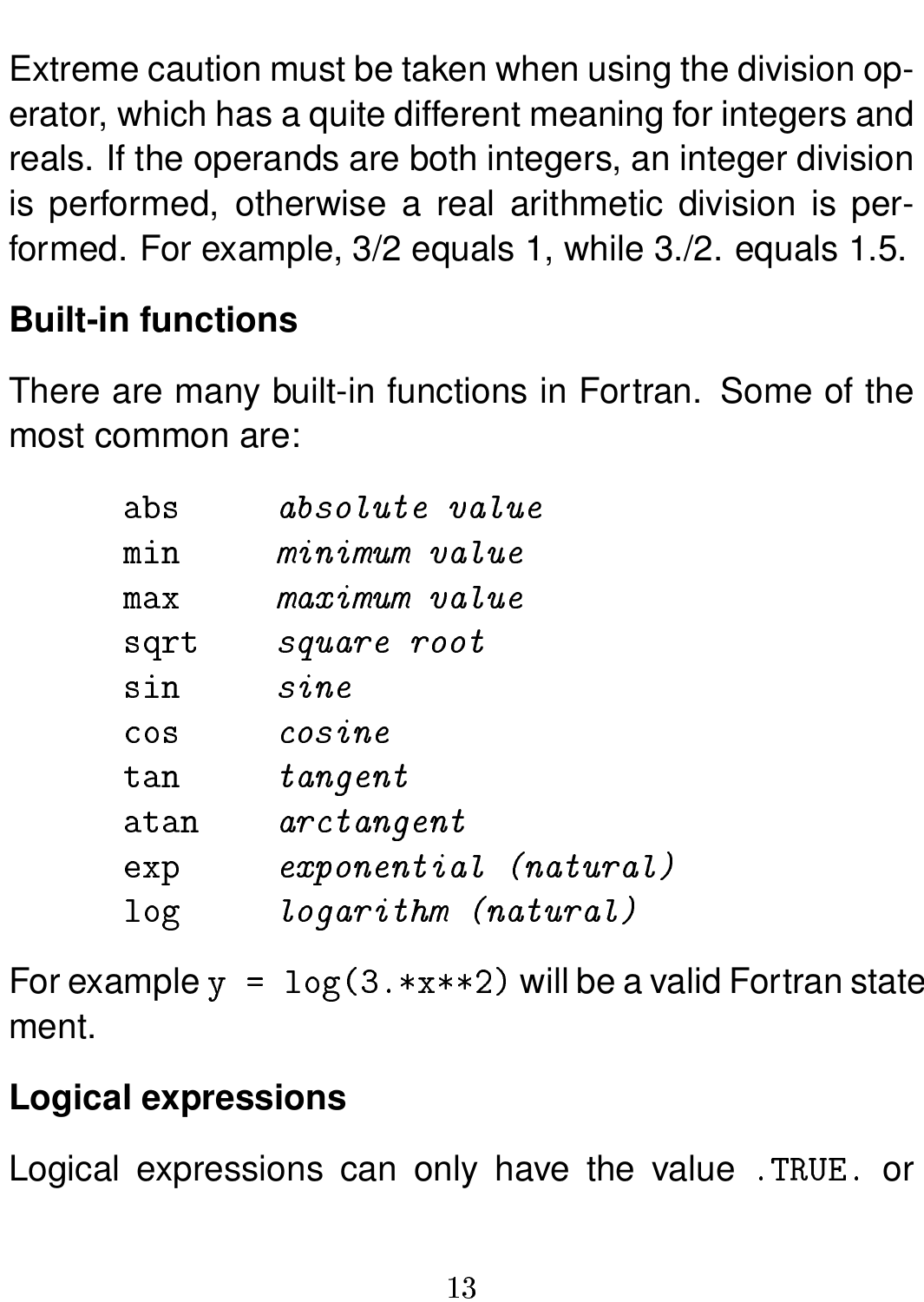.FALSE.. A logical expression can be formed by comparing arithmetic expressions using the following *relational operators*:

| Operator (F 77) Fortran 90 Meaning |        |                                |
|------------------------------------|--------|--------------------------------|
| .LT.                               | ≺      | less than $(<)$                |
| .LE.                               | $\leq$ | less than or equal $(<)$       |
| .GT.                               | >      | greater than $(>)$             |
| .GE.                               | $>=$   | greater than or equal $(\geq)$ |
| .EQ.                               |        | equal $(=)$                    |
| .NF.                               |        | not equal $(\neq)$             |

These operators are generally used inside a "conditional statement". Logical expressions can be combined by the *logical operators* .AND. .OR. .NOT. which have the obvious meaning.

### **Logical variables and assignment**

Truth values can be stored in *logical variables*. The assignment is analogous to the arithmetic assignment. Example:

```
logical a, b
a = .TRUE.
b = a . AND. 3 . LT. 5/2
```
The order of precedence is important, as the last example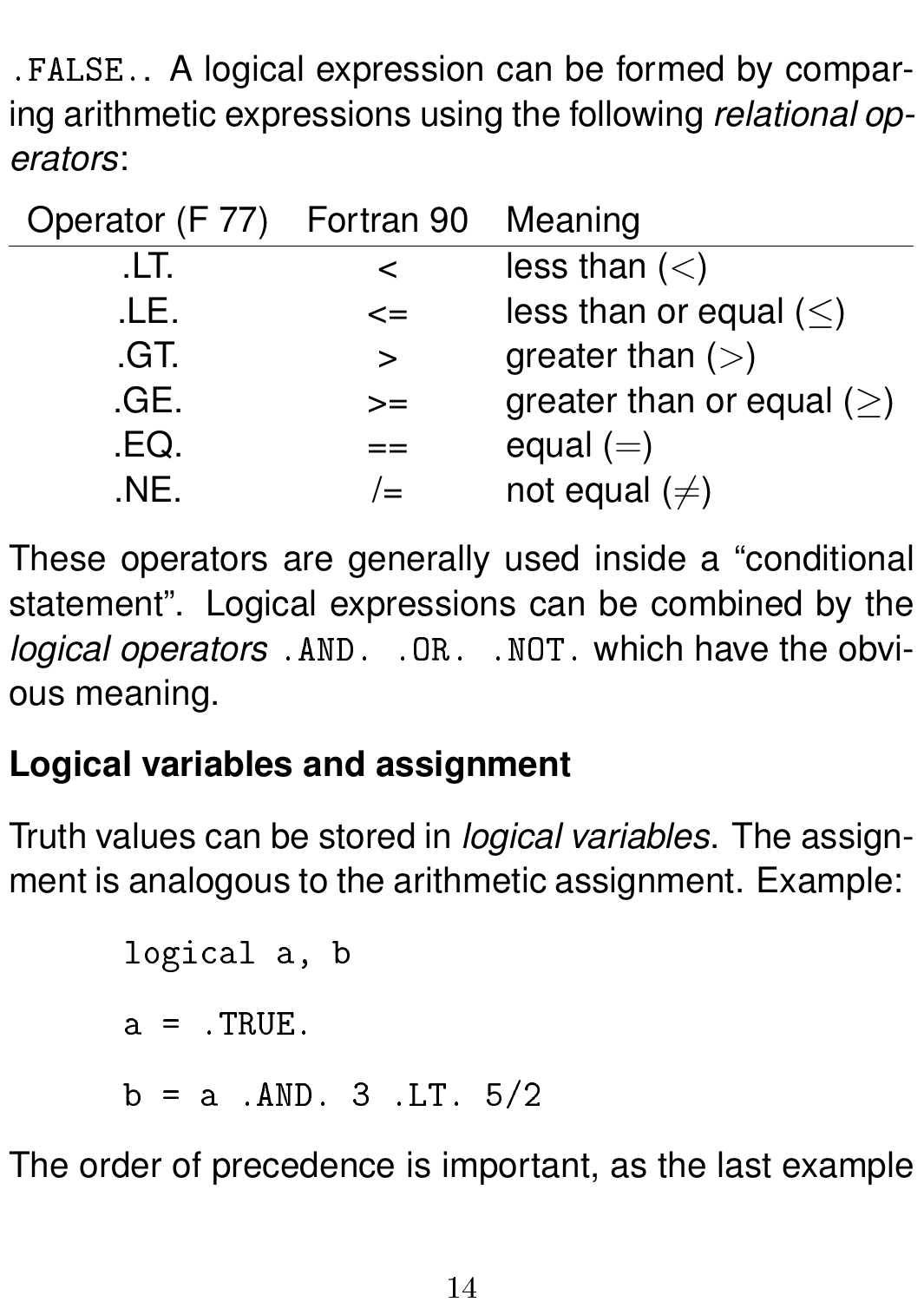shows. The rule is that arithmetic expressions are evaluated first, then relational operators, and finally logical operators. Hence b will be assigned .FALSE. in the example above.

*Logical variables are seldom used in Fortran*. But logical expressions are frequently used in conditional statements like the if statement.

# <span id="page-15-0"></span>**5 Simple Input/Output**

An important part of any computer program is to handle input and output. For example, a program should be able to read data from the keyboard, or from a file. And it should be able to print the result to the computer screen, or to a file. In our examples so far, we have already used the two most common Fortran constructs for this: read and write. Fortran I/O can be quite complicated, so we will only describe simple cases enough for most purposes.

#### **Read and write**

Read is used for input, while write is used for output. A simple form is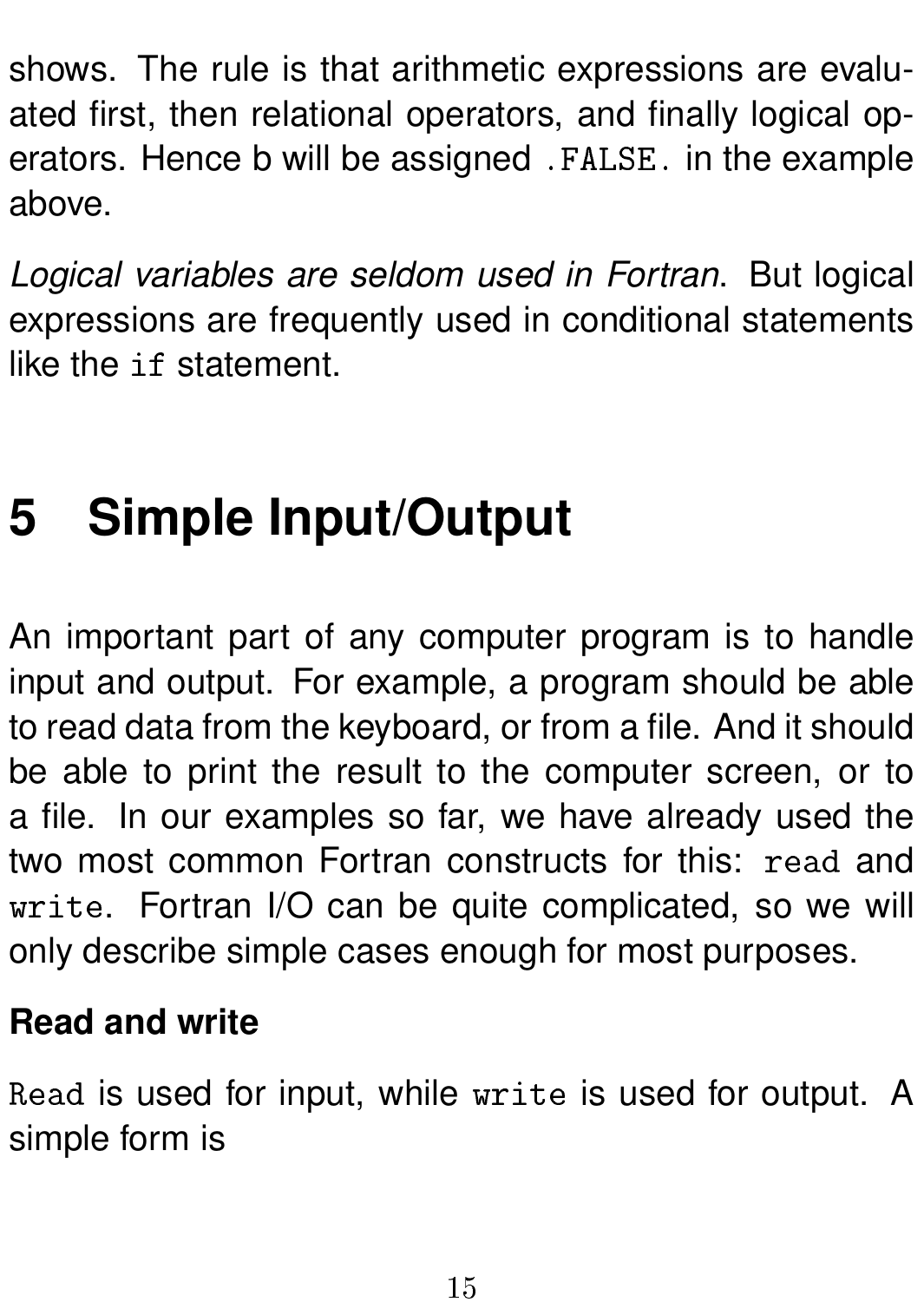```
Example of I/O
    integer m, n
    real x, y
    read(*,*) m, n
    x = 1.0*(m+n)/(m*n)y = 1.0*(m-n)/(m*n)write(2, *) x, y
    stop
    end
```

```
read (unit no, format no) list-of-variable
write(unit no, format no) list-of-variable
```
The unit number can refer to either standard input, standard output, or a file. This will be described in later section. The format number refers to a label for a format statement, which you may not bother about, to start with.

It is possible to simplify these statements further by using asterisks (\*) for some arguments, like we have done in all our examples so far. This is sometimes called *list directed* read/write.

```
read (*,*) list-of-variables
write(*,*) list-of-variables
```
The first statement will read values from the standard input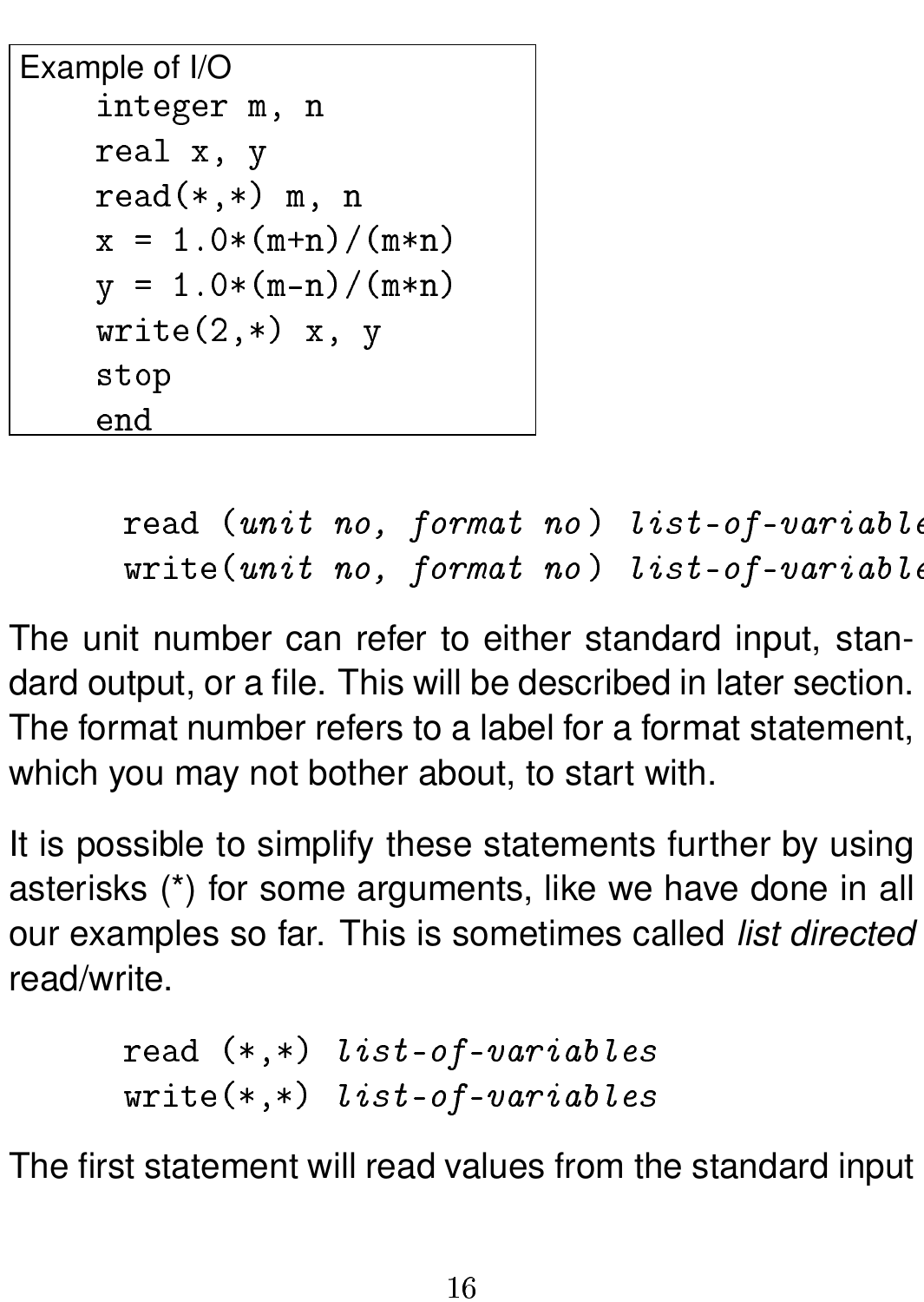```
Example of if statement
  real x, r
  r = 3.141592654read(*,*) x, y
  if (sqrt(x**2 + y**2) > r) then
     write(*, *) 'yes'
  else
     write(*,*) 'no'
  endif
  stop
  end
```
and assign the values to the variables in the variable list, while the second one writes to the standard output, which is the screen in most cases.

In the example on the right, the program when run, will wait for the user to give the values of m and n from the keyboard, either separated by comma or by a space. The resulting values of  $x$ ,  $y$  will be printed in a file fort. 2, a name which comes from the value "2" of the unit-number. If we had used the value "10" instead of 2, the result would have been written in a file fort. 10.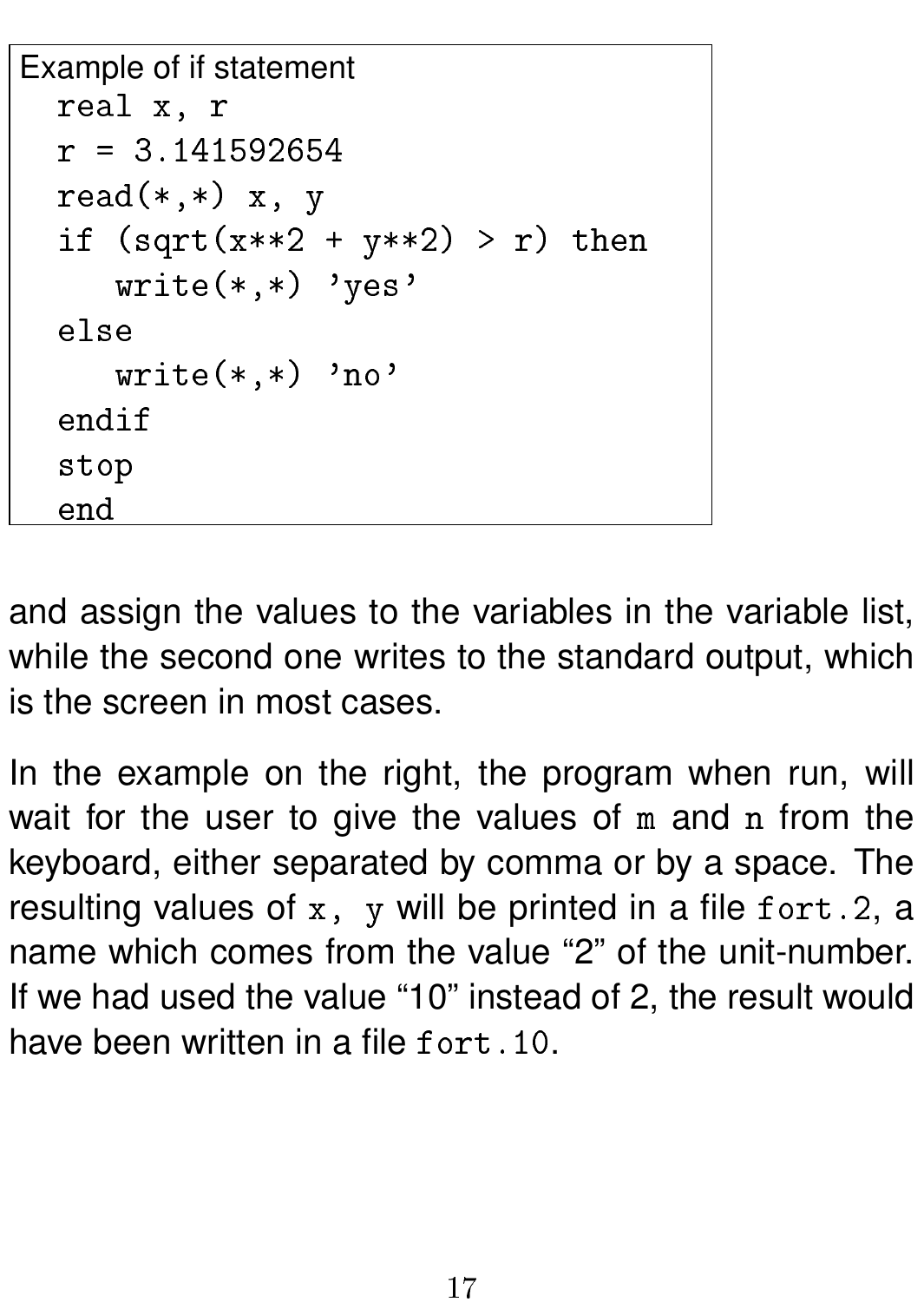# <span id="page-18-0"></span>**6 The** if **statements**

An important part of any programming language are the *conditional statements*. The most common such statement in Fortran is the if statement, which actually has several forms. The simplest one is the logical if statement:

 $if (logical expression) executable state$ 

This has to be written on one line. This example finds the absolute value of x:

if  $(x < 0) x = -x$ 

If more than one statement should be executed inside the if, then the following syntax should be used:

```
if (logical expression ) then
   statements
endif
```
The most general form of the if statement has the following form:

```
if (logical expression ) then
   statements
elseif (logical expression) then
   statements
```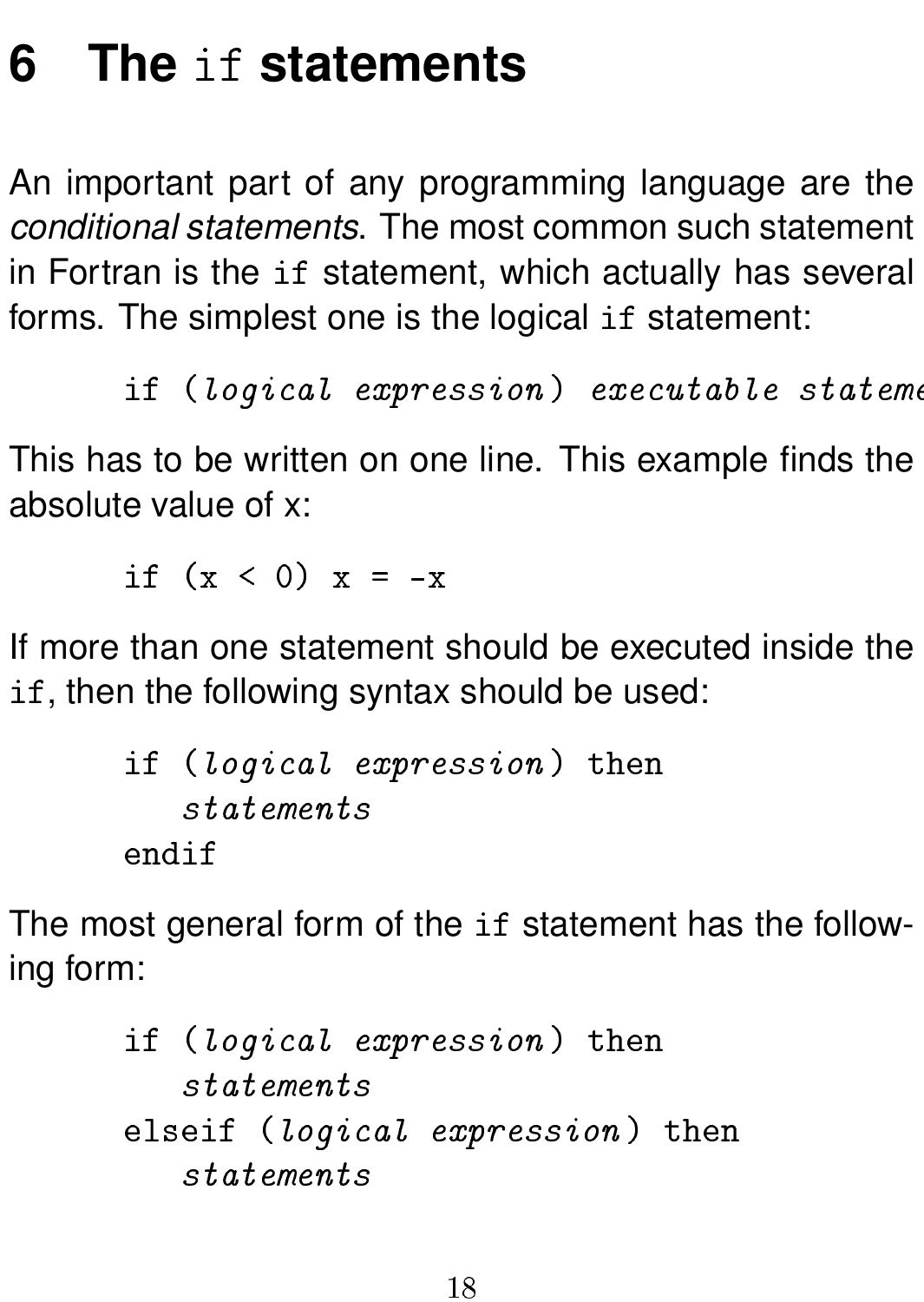```
:
 :
else
   statements
endif
```
The execution flow is from top to bottom. *The conditional expressions are evaluated in sequence until one is found to be true.* Then the associated code is executed and the control jumps to the next statement after the endif.

```
Example of nested if statement
real x, y
read(*,*) x, y
if (x > 0) then
   if (x \ge y) then
      write(*,*) 'x is +ve and x \ge y'
   else
      write(*,*) 'x is +ve but x < y'
   endif
elseif (x < 0) then
   write(*, *) 'x is negative'
else
   write(*,*) 'x is zero'
endif
stop
end
```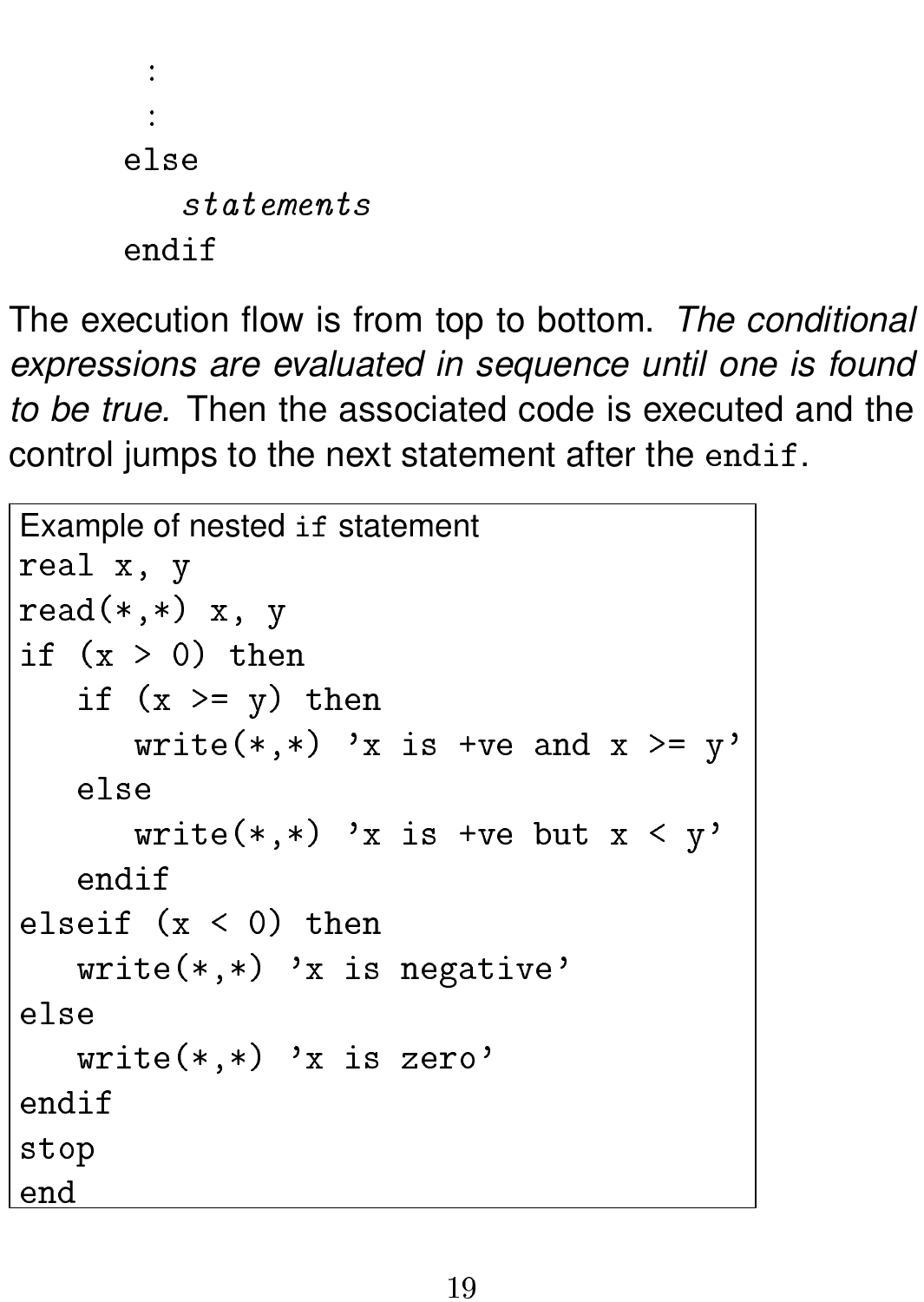#### **Nested** if **statements**

if statements can be nested in several levels. To ensure readability, it is important to use proper indentation. You should avoid nesting many levels of if statements since things get hard to follow.

# <span id="page-20-0"></span>**7 Loops**

For repeated execution of similar group of statements, *loops* are used. If you are familiar with other programming languages you have probably heard about *for*-loops, *while*loops, and *until*-loops. Fortran has one loop construct, called the do-loop, which is most commonly used. The doloop corresponds to what is known as a *for*-loop in other languages. Other loop constructs have to be simulated using the if and goto statements.

#### **do-loops**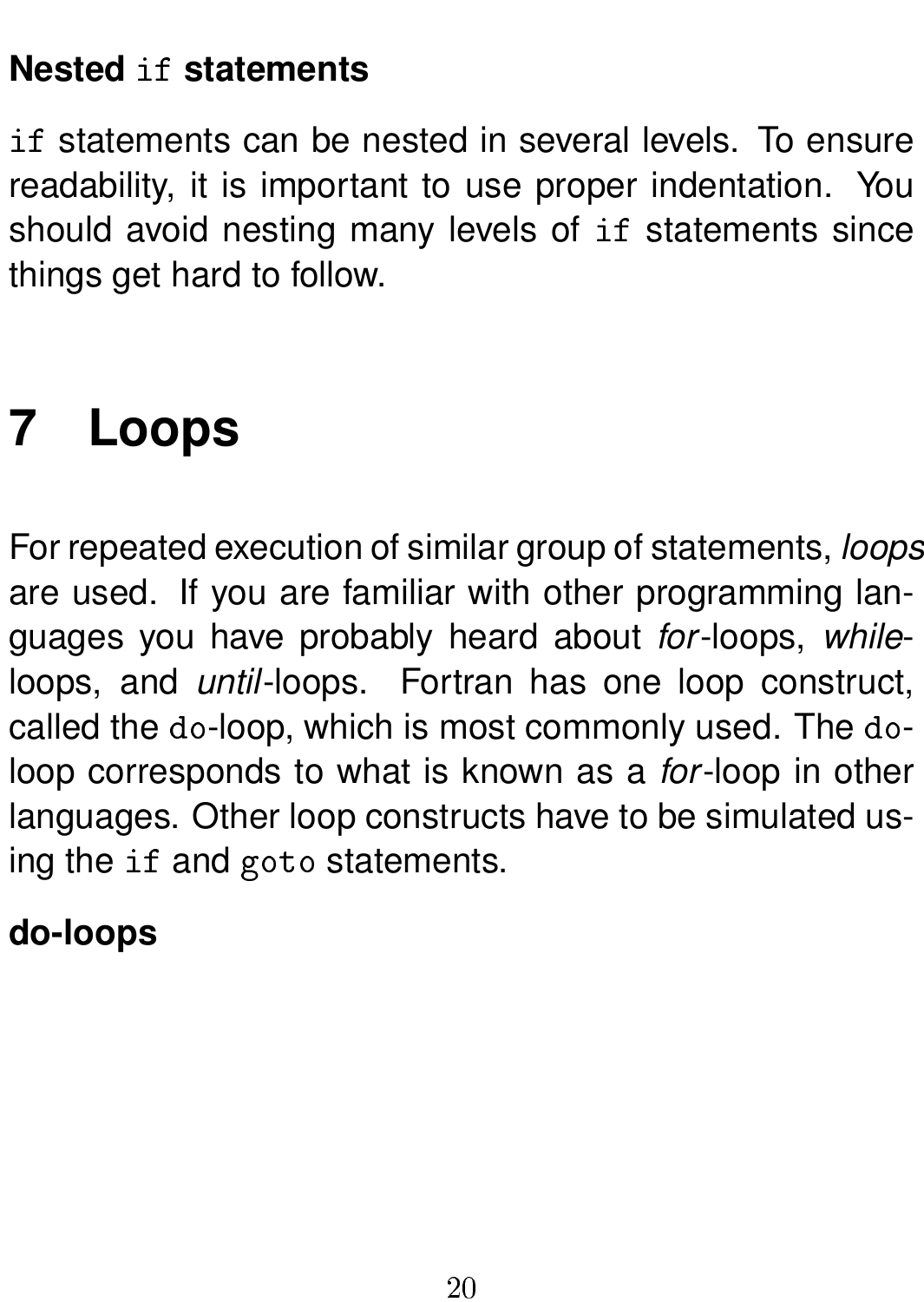```
Factorial of a number using do loop
  integer n, fac
  read(*,*) n
  fac = 1do i = 1, nfac = fac*<sub>i</sub>enddo
  write(*,*) n, '! is ', fac
  stop
  end
```
The do-loop is used for simple counting. Here is a simple example that prints the cumulative sums of the integers from 1 through n (assume n has been assigned a value elsewhere):

```
integer i, n, sum
sum = 0do i = 1, n
   sum = sum + i
   write(*,*) 'i = ', i
   write(*, *) 'sum = ', sum
enddo
```
The variable defined in the do-statement is incremented by 1 by default. However, you can define any other integer to be the *step*. This program segment prints the even numbers between 1 and 10 in decreasing order: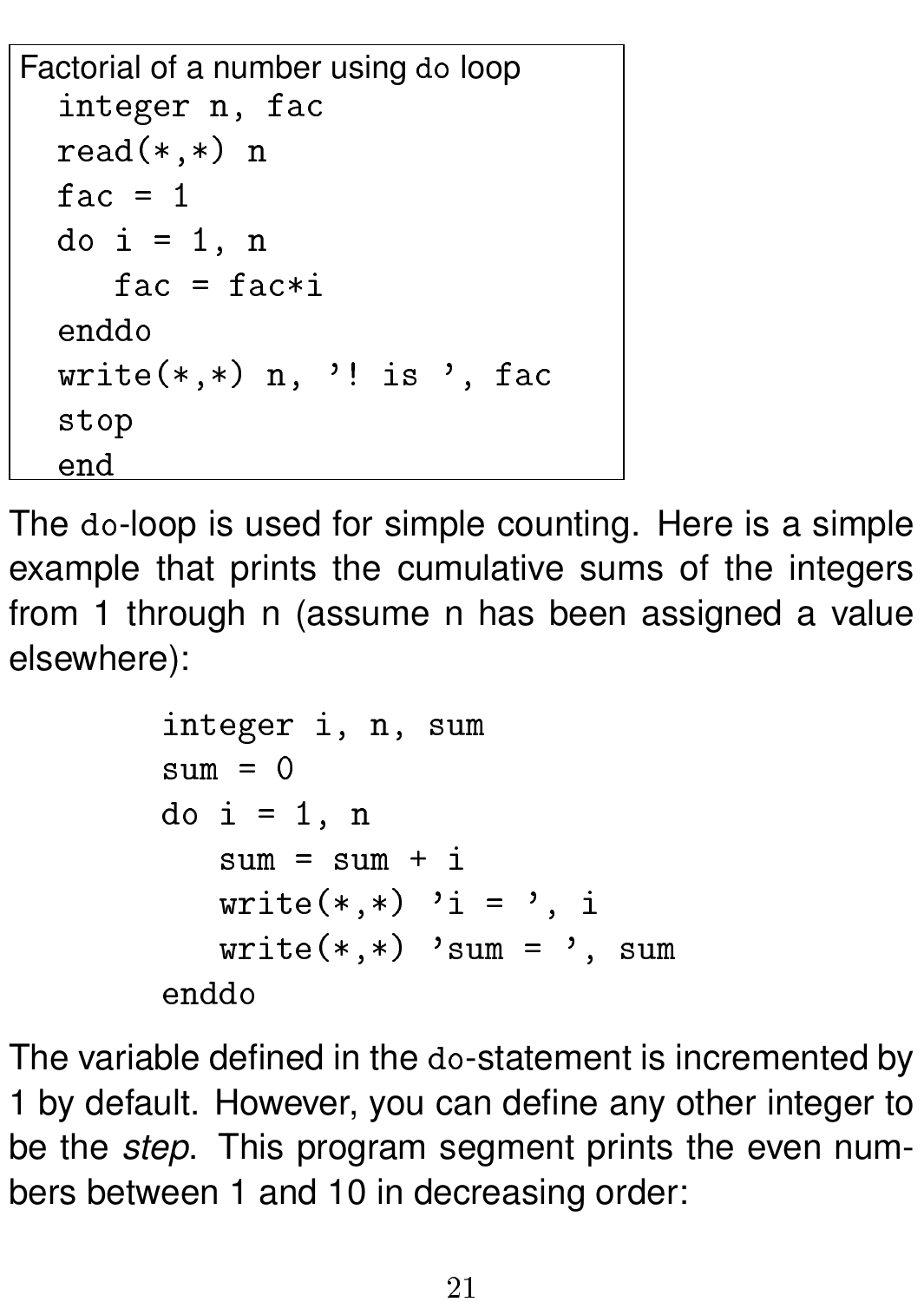```
integer i
do i = 10, 1, -2write(*,*) 'i = ', i
enddo
```

```
In how many steps does a random-walker travel
a distance 20
  integer n, step, L, seed
  L = 0n = 0read(*,*) seed ! +ve integer
  call srand(seed) ! random no. setup
  do while(.true.)
     if (rand(0) > 0.5) then
        step = +1else
        step = -1endif
     L = L + stepn = n + 1if (iabs(L) == 20) exit
  enddo
  write(*, *) n, L
  stop
  end
```
The general form of the do loop is as follows: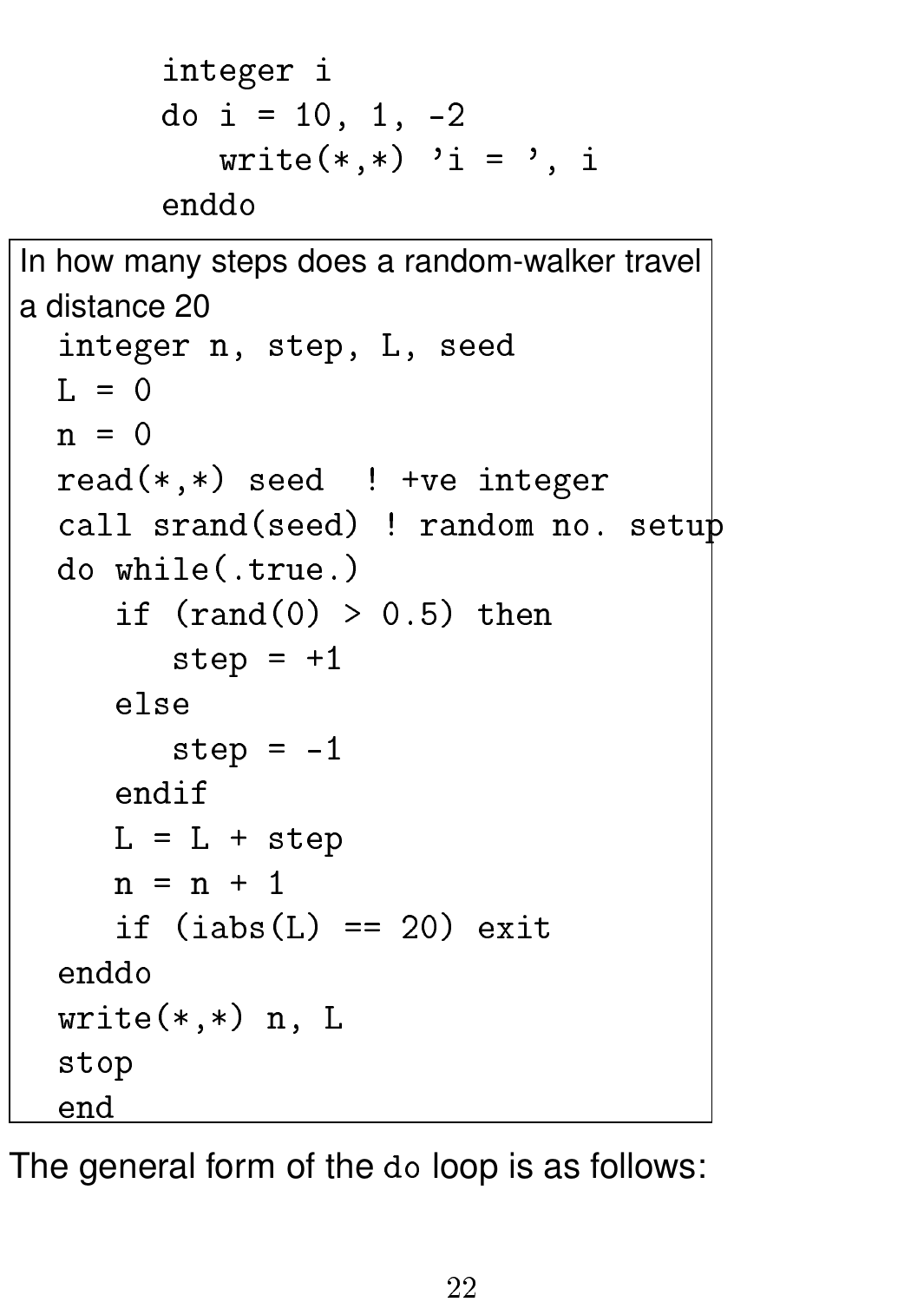```
do var = start, end, step
   statements
enddo
```
*var* is the loop variable (often called the *loop index*) which must be integer. *start* specifies the initial value of *var*, *end* is the terminating bound, and *step* is the increment. All the three of these need not always be variables and constants, they can also be expressions.

Note: The do-loop variable must never be changed by other statements within the loop! This will cause great confusion.

### **do while loop**

There is another kind of loop in Fortran 90, the do while loop. The syntax of the loop is as follows

```
do while (logical expression )
   executable statements
enddo
```
Here the executable statements will be continually repeated in sequence, as long as the logical expression is true. This can be used in situations where you want to continue repeating some procedure until a particular condition is satisfied. For example, the following program

integer i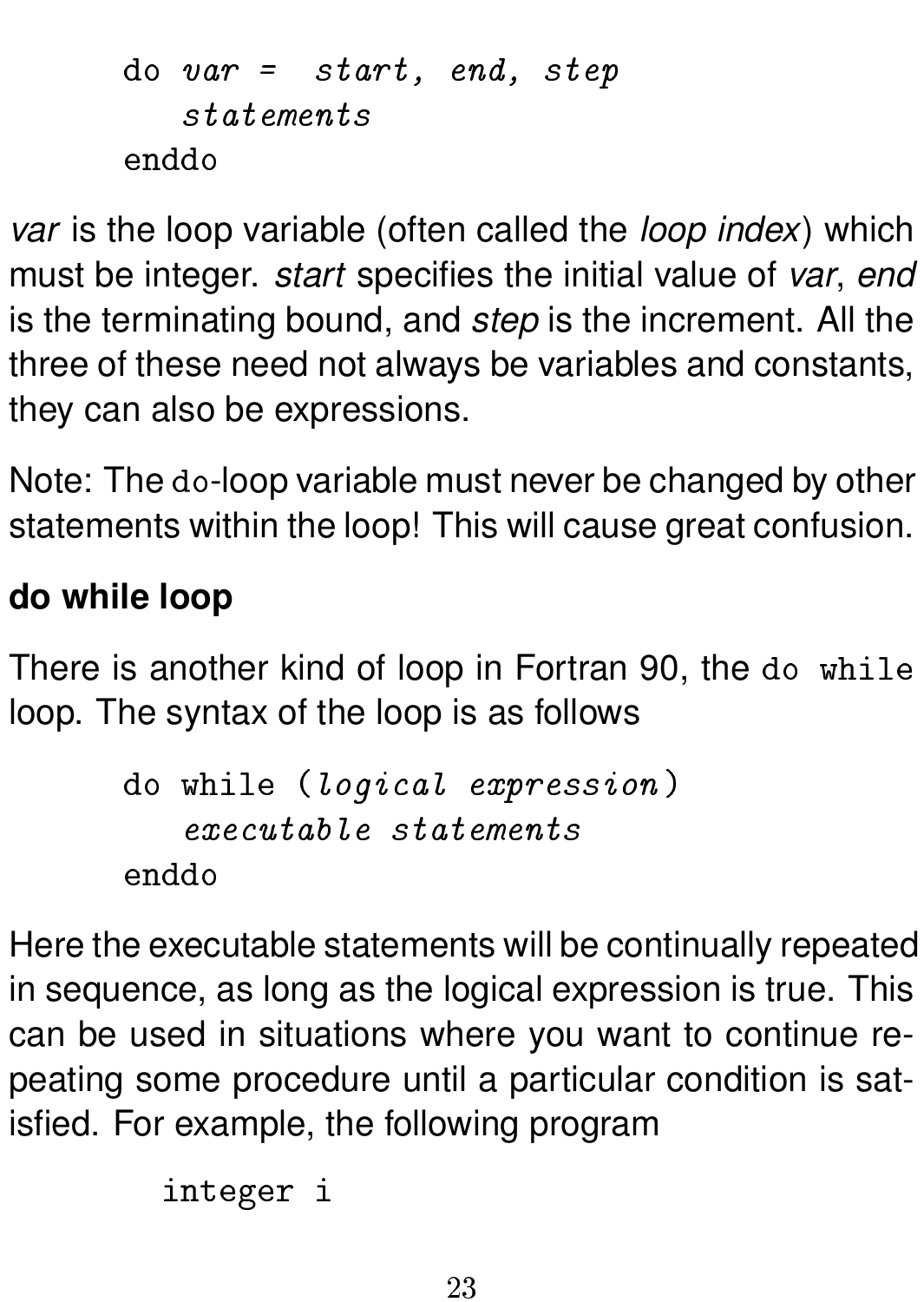```
i = 0do while(i < n)
   i = i + 1write(*,*) 'i = ', i
enddo
stop
end
```
will work exactly like a do loop with do  $i=1, n$ .

# <span id="page-24-0"></span>**8 Arrays and Matrices**

There are many computational problems in which one needs to use subscripted variables, like vectors and matrices. The variable type (called *data type*) Fortran uses for representing such objects is called *array*. A one-dimensional array is like a vector, while a two-dimensional can be thought of as a matrix. For example a 1-d array of size  $n$  can store  $n$ numbers at a time, and a 2-d array of size  $m \times n$  can store  $m \times n$  numbers at a time. Like normal variables, arrays are also real, integer, double precision, or even logical.

### **One-dimensional arrays**

The simplest array is the one-dimensional array, which is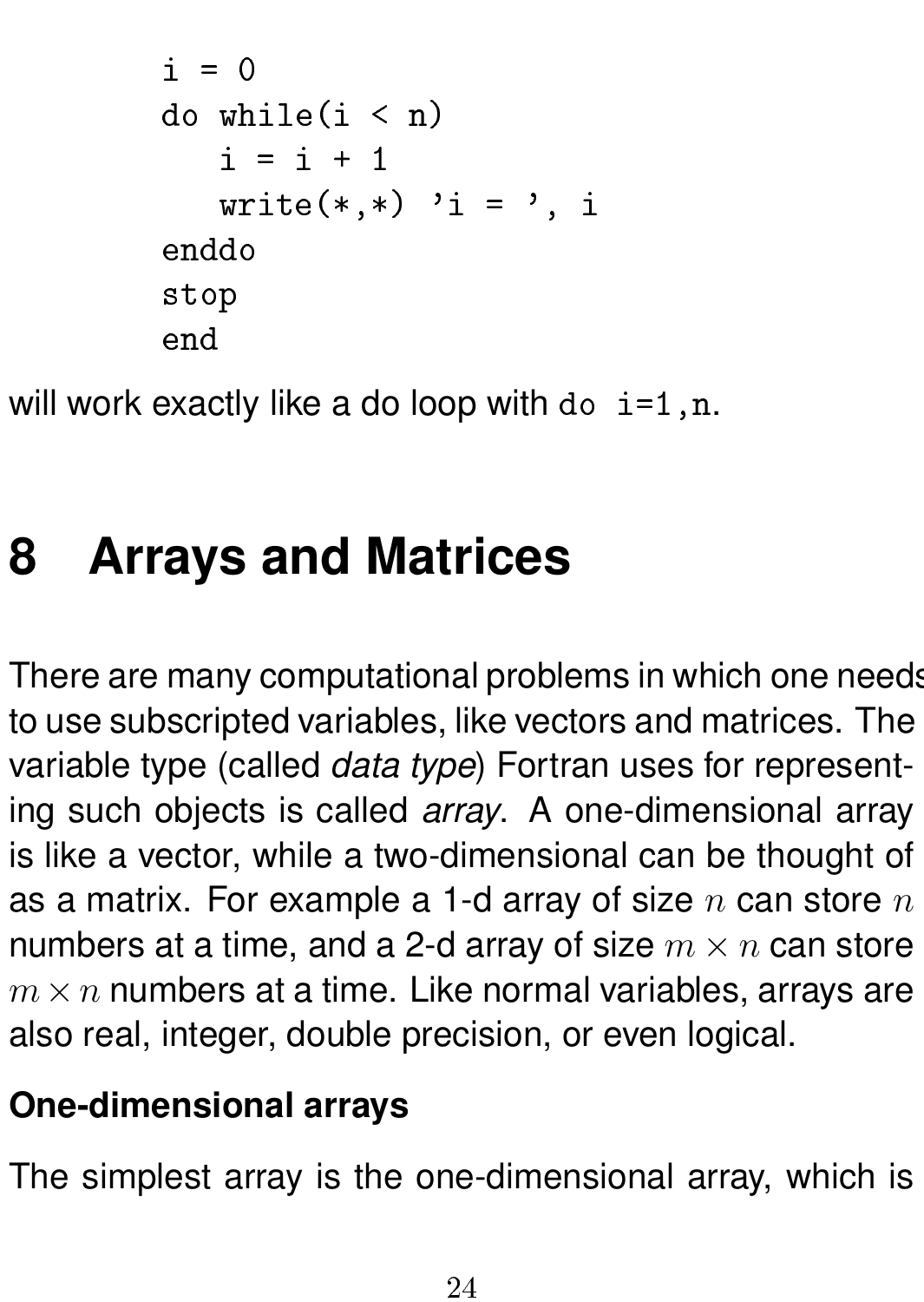just a linear sequence of numbers stored consecutively in memory. All arrays, and their size, have to be declared in the beginning of the program. For example, the declaration

```
real a(10)
```
declares a as a real array of length 10. By convention, Fortran arrays are indexed starting from 1. Thus the first element of the array is denoted by  $a(1)$  and the last by a(10). However, you may define an arbitrary index range for your arrays using the following syntax:

```
real b(0:9), gamma(-100:100)
```
Here, b is exactly similar to a from the previous example, except the index runs from 0 through 9. gamma is an array of length 201.

Each element of an array can be thought of as a separate variable, and can be used as such. You reference the i'th element of array a by  $a(i)$ . Here is a code segment that stores the 10 first square numbers in the array sq:

```
integer i, sq(10)
do i = 1, 10sq(i) = i * * 2enddo
```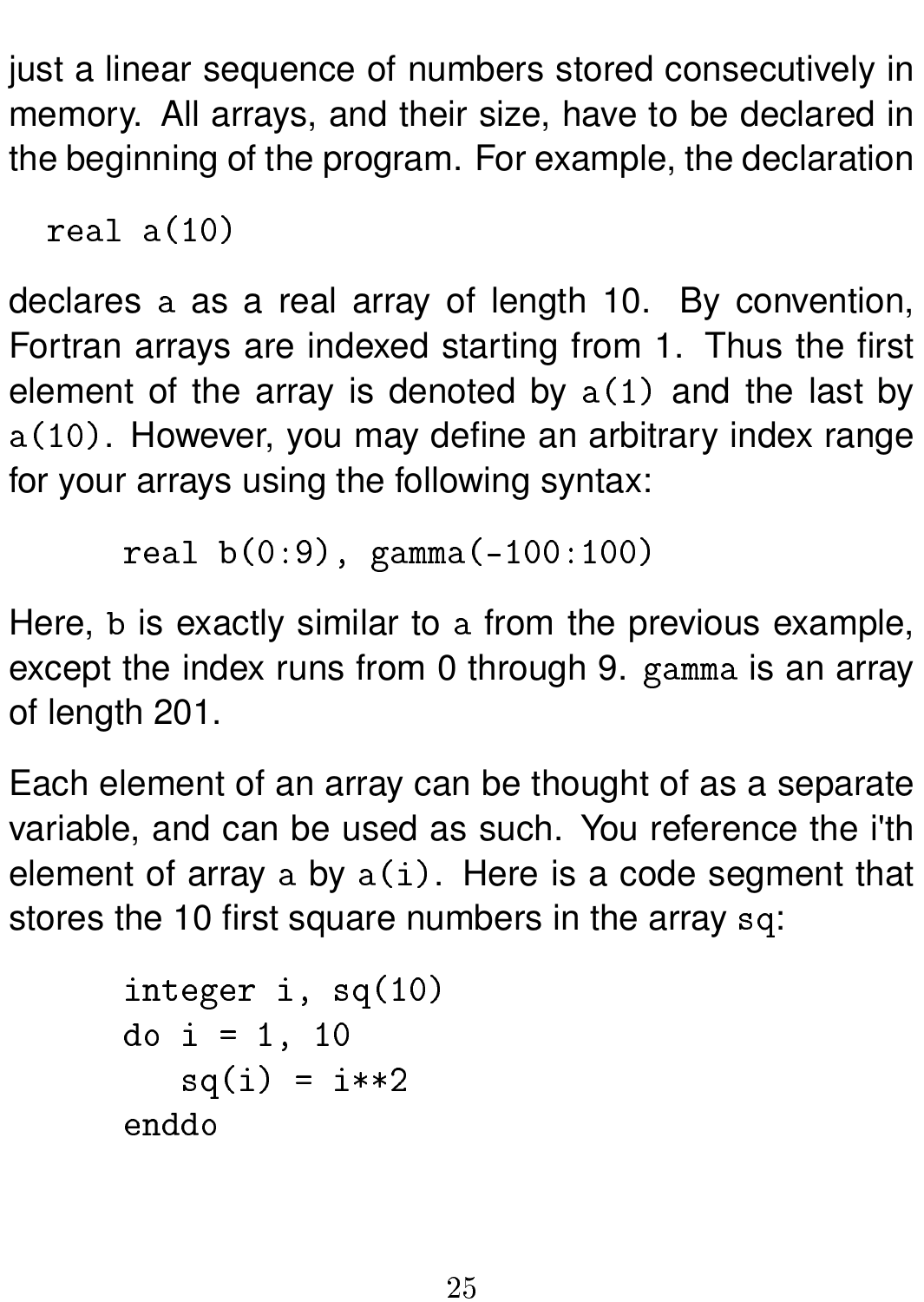A common bug in Fortran programs is that the program tries to access array elements that are out of bounds or undefined. This is the responsibility of the programmer, and the Fortran compiler will not detect any such bugs!

```
Create a normalized random vector
  real a(100), norm, scale
  integer n
  n = 100a(1) = rand(1) ! initialize..
  norm = 0.0do i = 1, n
     a(i) = rand(0)norm = norm + a(i)*a(i)enddo
  scale = 1./sqrt(norm)do i = 1, n
     a(i) = scale * a(i)enddo
  stop
  end
```
## **Matrices: 2-dimensional arrays**

Matrices are very important in linear algebra. Matrices are usually represented by two-dimensional arrays. For example, the declaration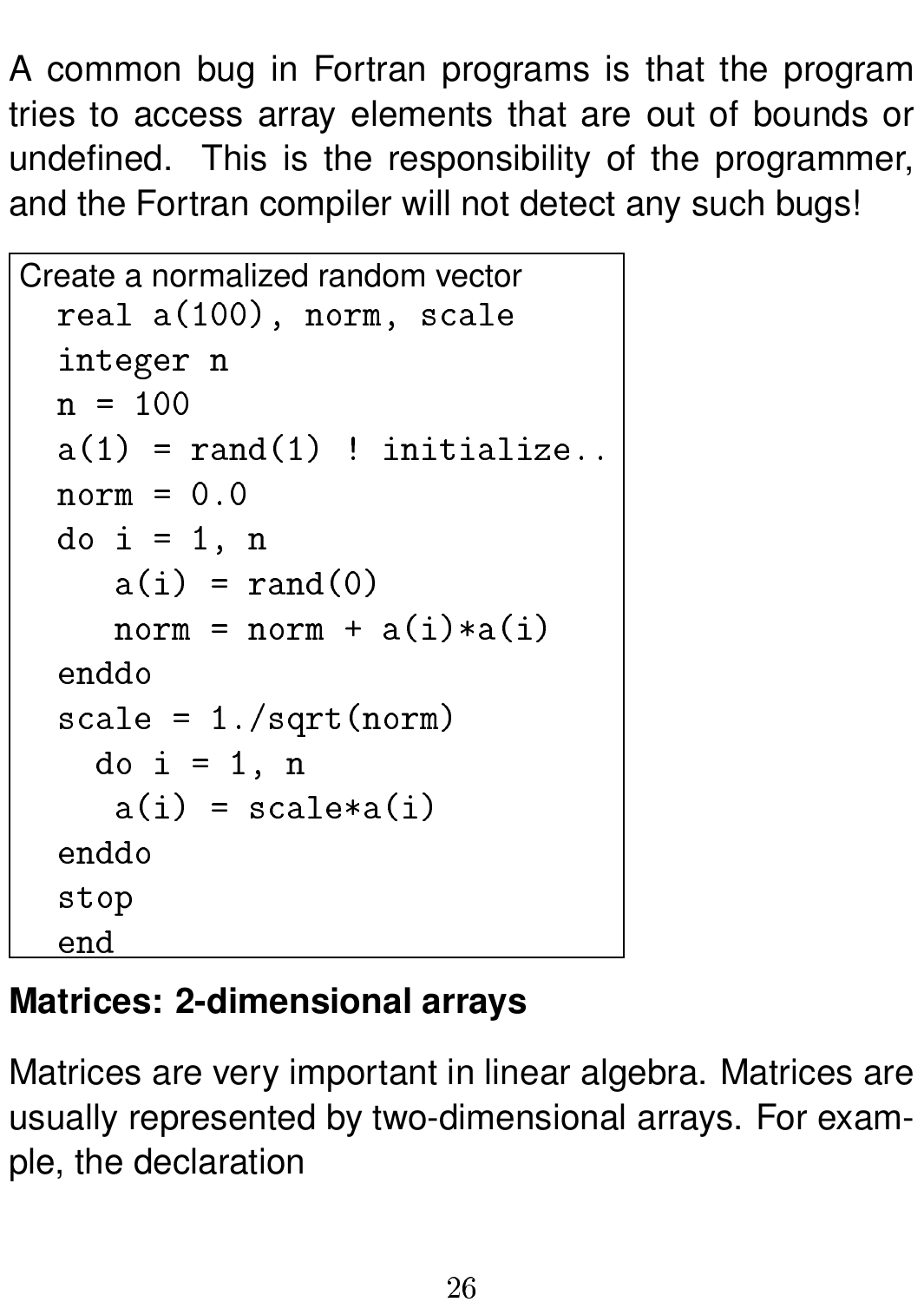real  $A(3.5)$ 

defines a two-dimensional array of 3\*5=15 real numbers. It is useful to think of the first index as the row index, and the second as the column index. Hence we get the graphical picture:

| $A(1,1)$ $A(1,2)$ $A(1,3)$ $A(1,4)$ $A(1,5)$ |  |  |
|----------------------------------------------|--|--|
| $A(2,1)$ $A(2,2)$ $A(2,3)$ $A(2,4)$ $A(2,5)$ |  |  |
| $A(3,1)$ $A(3,2)$ $A(3,3)$ $A(3,4)$ $A(3,5)$ |  |  |

The row and column indices of matrices start from 1 by default, but like 1-d arrays, they can also be defined to start from 0 or a negative value. For example

integer spin(-10:10, -20:20)

is a valid  $21 \times 41$  matrix.

It is quite common in Fortran to declare arrays that are larger than the matrix we want to store. This is perfectly legal. Do not assume that all these elements of a defined matrix are initialized to zero by the compiler (some compilers will do this, but not all). So, you have to initialize all elements of an array to zero, if the program is such that it will try to *use* some elements before assigning values to them.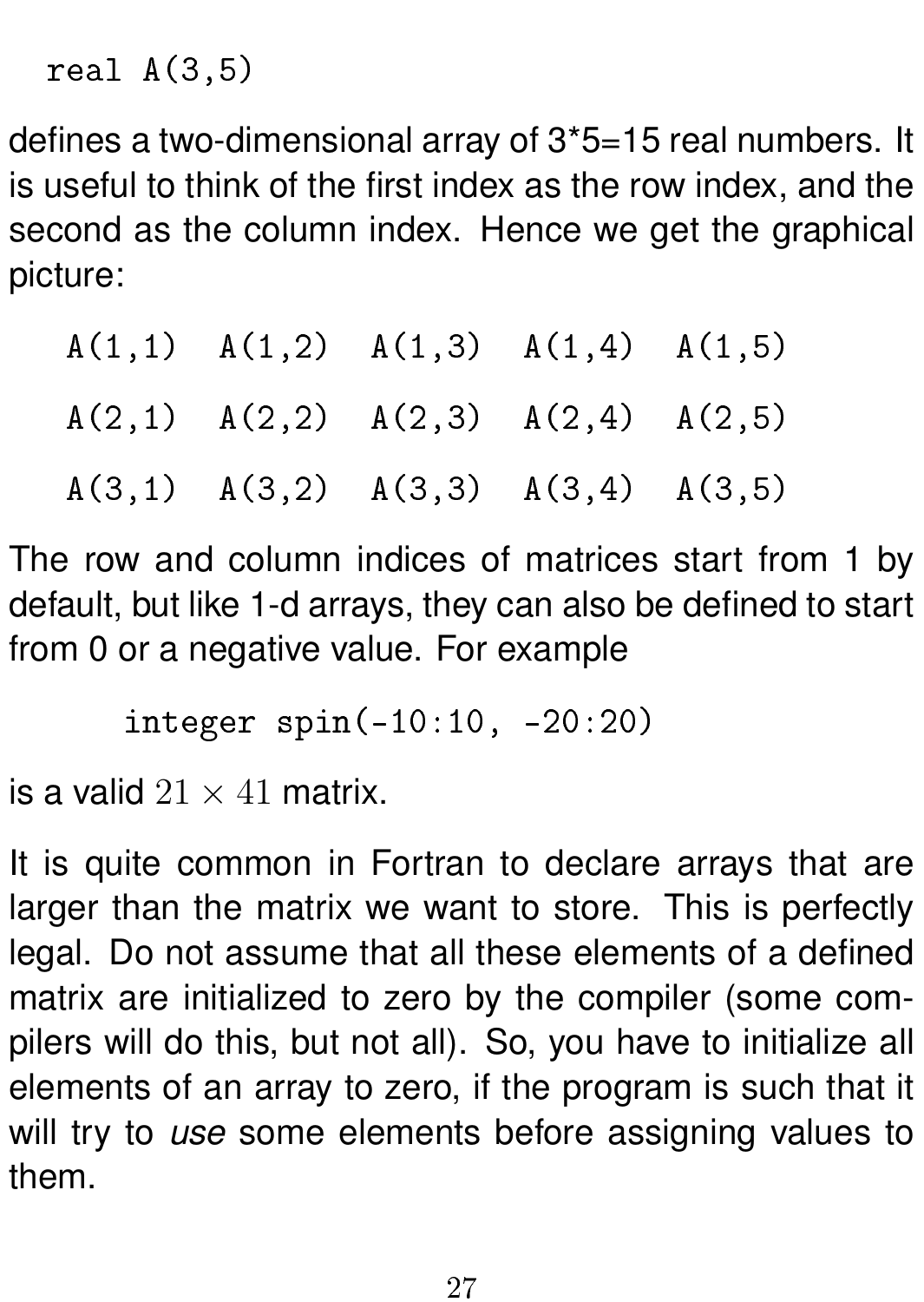```
Multiplying two matrices
 integer n, i, j, k
 real a(3,3), b(3,3), c(3,3)n = 3read(*,*) a
 read(*,*) b
 do i = 1, n
    do i = 1, n
       c(i,j) = 0.0do k = 1, n
          c(i,j) = c(i,j) + a(i,k)*b(k,j)enddo
    enddo
 enddo
 write(*, *) c
 stop
 end
```
There is an alternate way to declare arrays in Fortran. The statements

```
real A, x
dimension x(50), A(10,20)}
```
are equivalent to

```
real A(10,20), x(50)
```
This dimension statement is considered old-fashioned style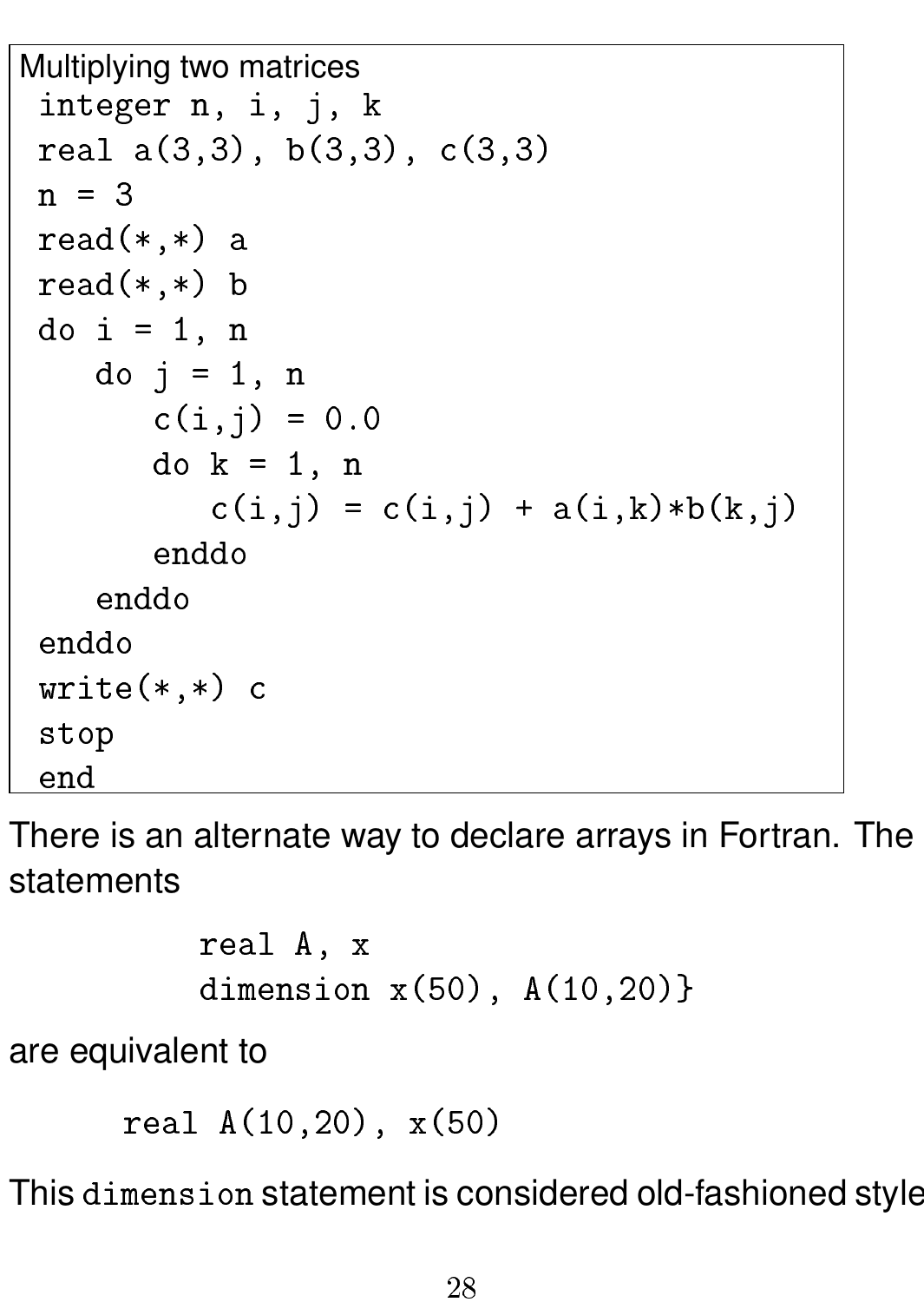today.

### **Multi-dimensional arrays**

Fortran allows arrays of higher dimensions too. The syntax and storage format are analogous to the two-dimensional case, so we will not spend time on this.

# <span id="page-29-0"></span>**9 Subprograms**

When a programs is more than a few hundred lines long, it gets hard to follow. Fortran codes that solve real engineering problems often have tens of thousands of lines. The only way to handle such big codes, is to use a *modular* approach and split the program into many separate smaller units called *subprograms*.

A subprogram is a (small) piece of code that solves a well defined subproblem. In a large program, one often has to solve the same subproblems with many different data. Instead of replicating code, these tasks should be solved by subprograms . The same subprogram can be invoked many times with different input data.

Fortran has two different types of subprograms, called *func-*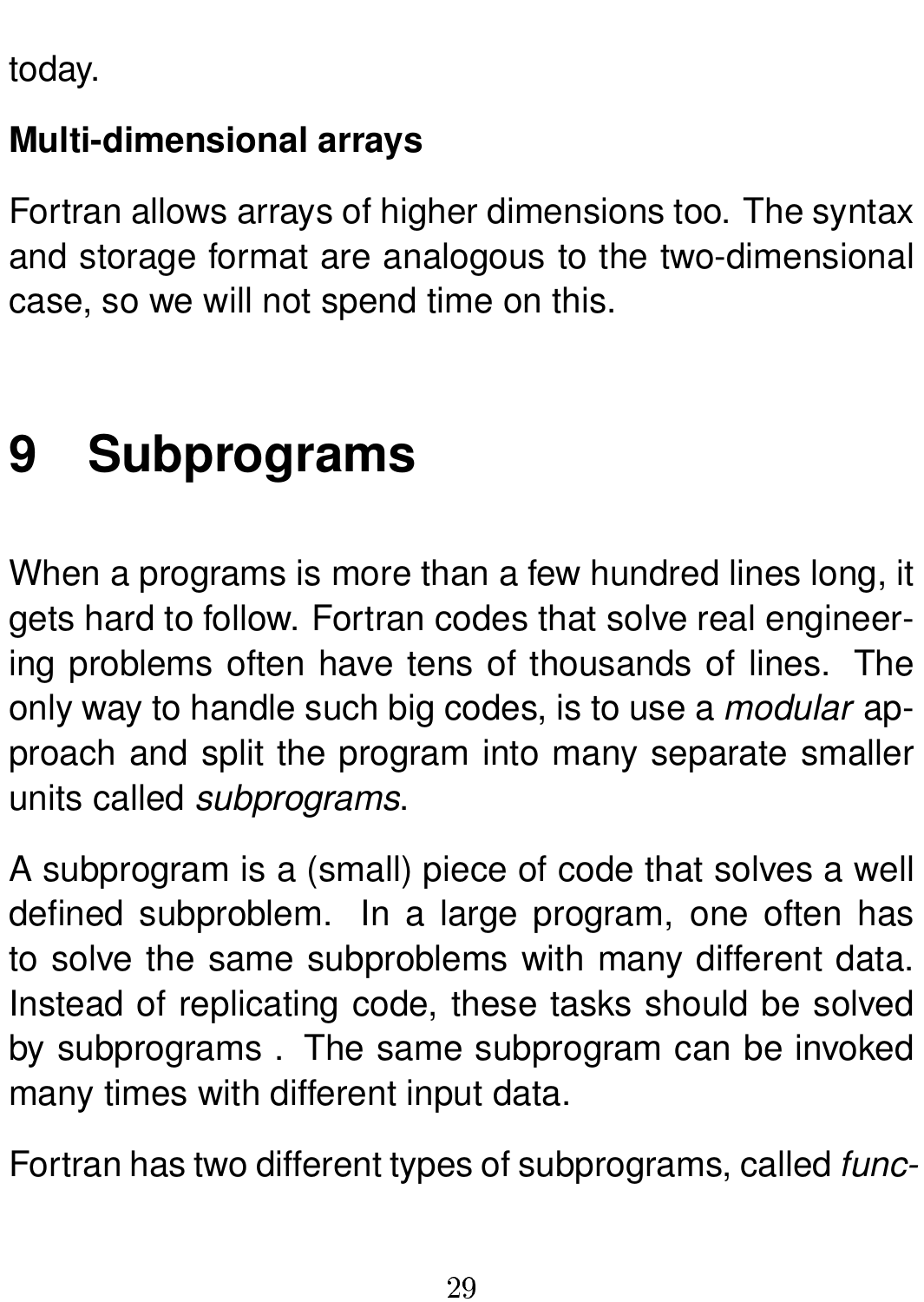*tions* and *subroutines*.

### **Functions**

Fortran functions are quite similar to mathematical functions: They both take a set of input arguments (parameters) and return a value of some type.

A simple example illustrates how to use a built-in function:

$$
x = \cos(pi/3.0)
$$

Here cos is the cosine function, so x will be assigned the value 0.5 (if pi has been correctly defined; by the way, a quick way to define pi is  $pi = 355./113.$ ).

In general, a function always has a *type*, i.e., real, integer. double precision etc. For example, if  $x$  is a double precision variable, the previous example should read as

$$
x = d\cos(pi/3.0)
$$

where dcos is the double-precision version of the cosine function.

Quite often one needs to define one's own function, depending on the problem one is dealing with. For example, if  $x$  and  $y$  are the coordinates of the position of a moving particle, one might need to know the distance of the particle from the origin every now and then. Instead of typing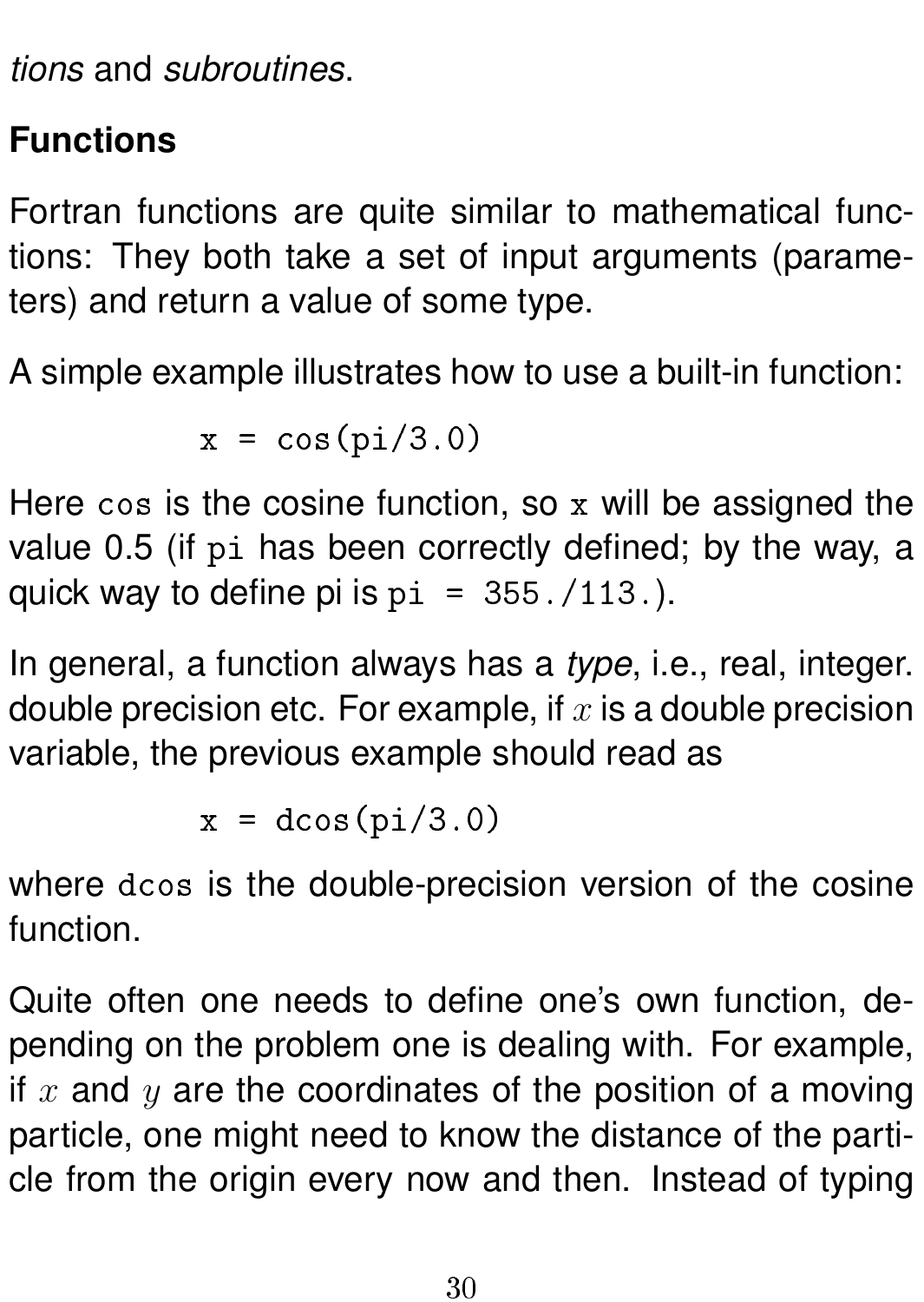the formula at every place, one can define the following function:

```
real function r(x,y)real x, y
r = sqrt(x*x+y*y)return
end
```
We see that the structure of a function closely resembles that of the main program. The main differences are:

- 1. Functions have a type. This type must also be declared in the calling program.
- 2. The return value should be stored in a variable with the same name as the function.
- 3. Functions are terminated by the *return* statement instead of *stop*.

To sum up, the general syntax of a Fortran function is:

```
type function name (list-of-variables)
declarations
statements
return
end
```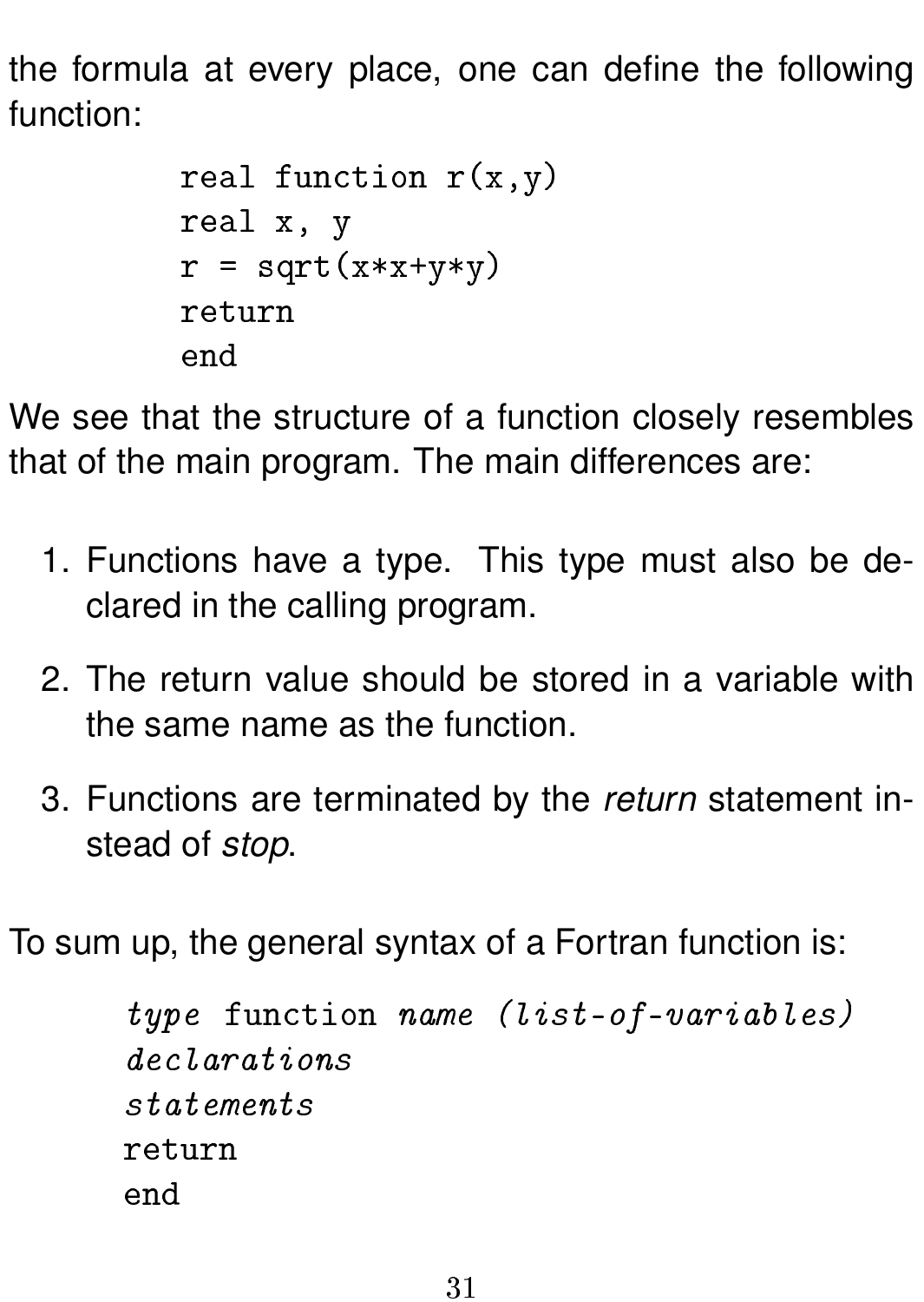The function has to be declared with the correct type in the calling program unit. The function is then called by simply using the function name and listing the parameters in parenthesis.

#### **Important notes**

1. Variables used *inside* a function remain inside, including the variables that take values passed by the main program - the main program does'nt know about those variables.

2. Vice-versa also holds true. For example, if pi has been defined in the main program, a function cannot use it. Either it is redefined inside the function, or the main program passes it to the function through one of the arguments of the function.

3. A function can be called by just giving constants, instead of variables. For example the function  $r(x,y)$  described above, could be called from the main program by the statement dist =  $r(3.2, 7.5)$ .

4. A function can call another function from inside.

#### **Subroutines**

A Fortran function can essentially only return one value. Often we want to return two or more values (or sometimes none!). For this purpose we use the subroutine construct. The syntax is as follows: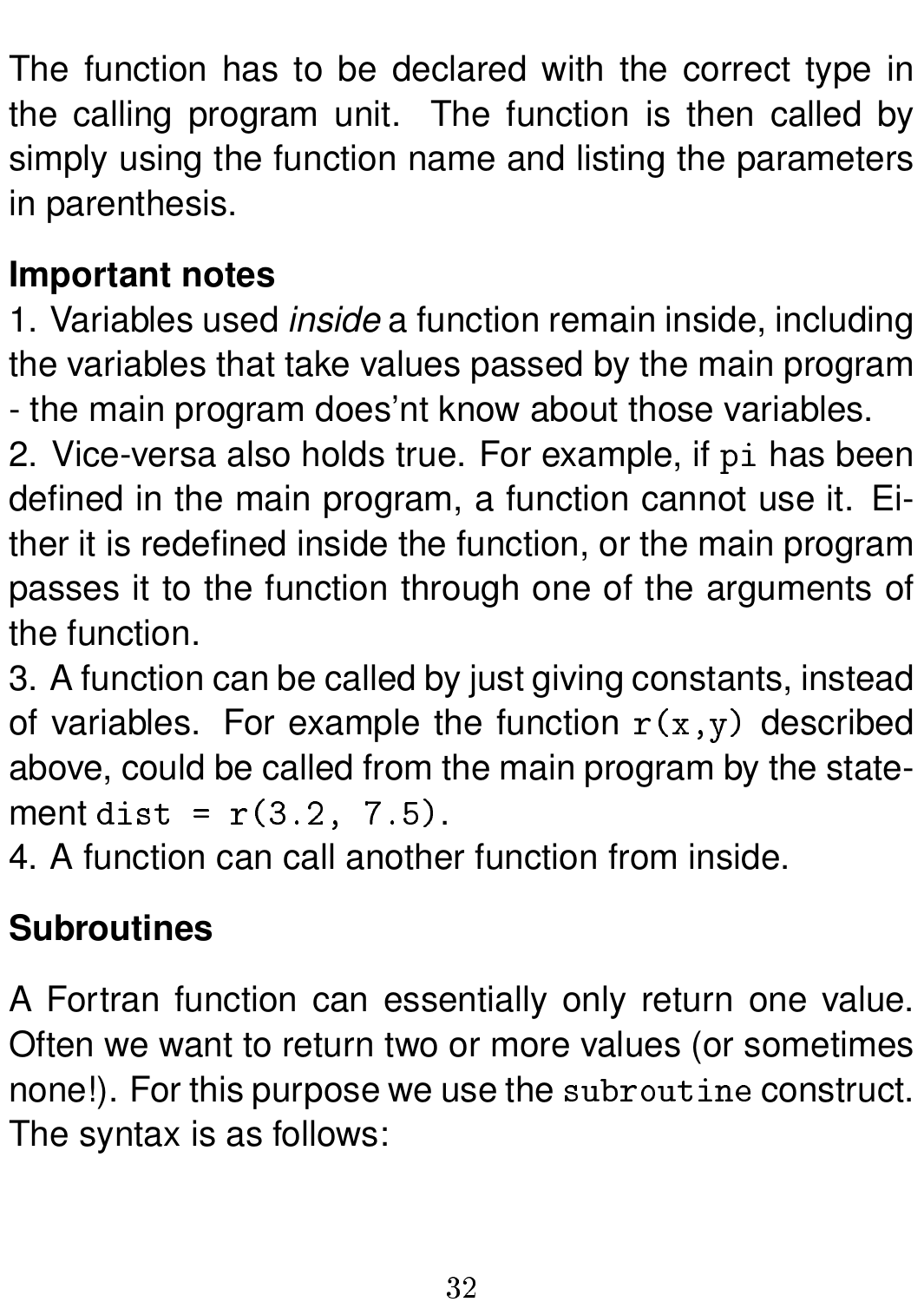```
subroutine name (list-of-arguments)declarations
statements
return
end
```
Note that subroutines have no type and consequently should not (cannot) be declared in the calling program unit. We give an example of a very simple subroutine. The purpose of the subroutine is to swap two integers.

```
subroutine swap (a, b)
integer a, b, tmp
tmp = aa = bb = tmpreturn
end
```
Note that, unlike the case of function, the variables passed from the main program, are *not* local. Their values will be passed back to the main program. You have to be careful about this when writing Fortran code, because it is easy to introduce undesired *side effects*. For example, sometimes you may mistakenly treat an input parameter in a subprogram as a local variable and change its value. You should *never* do this since the new value will then propagate back to the calling program with an unexpected value!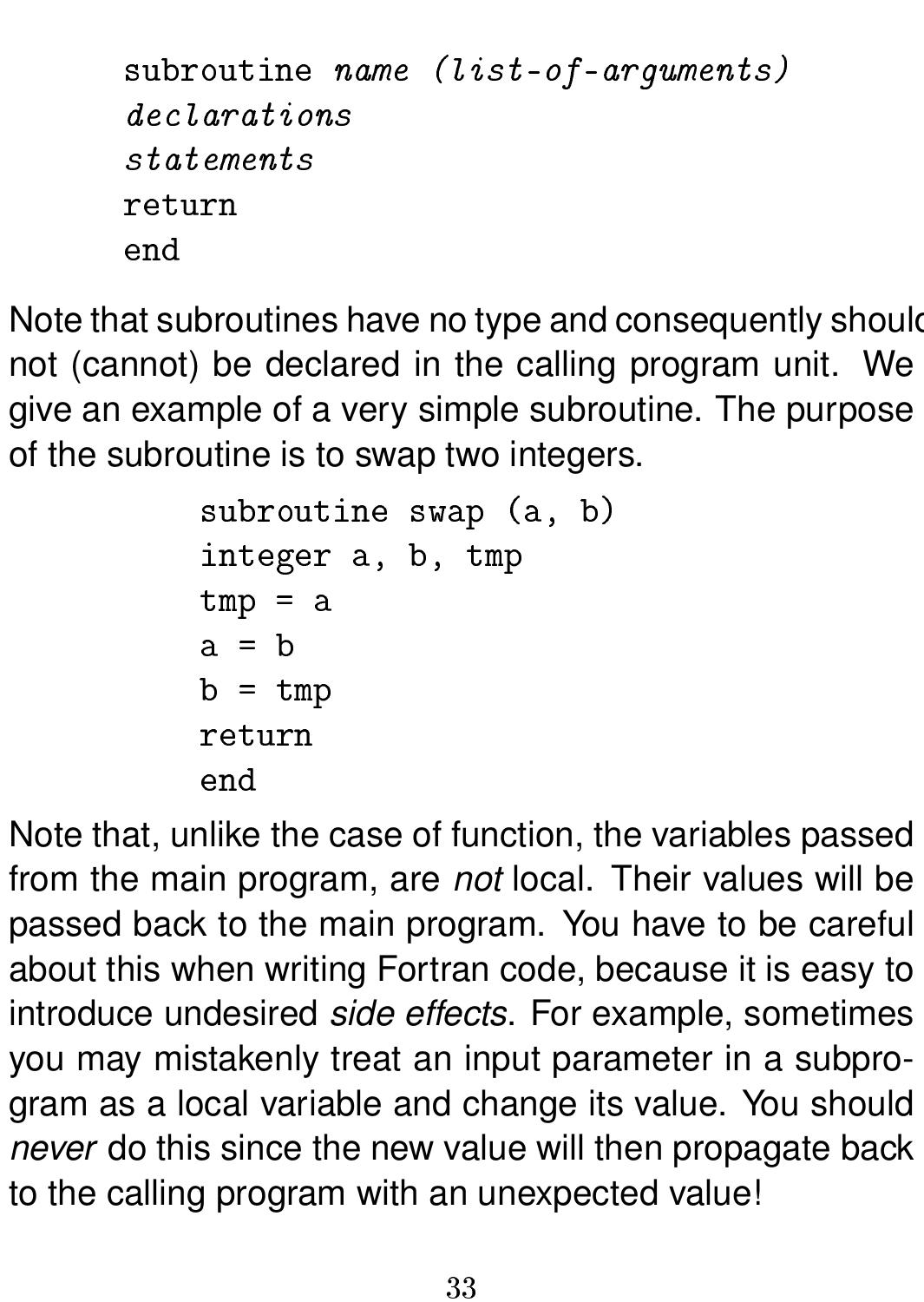# <span id="page-34-0"></span>**10 Random numbers and Monte Carlo simulations**

Very often in computer programs, we need to simulate a coin-toss, or throw of a dice. For this, we need random number. For example, if we had a function which randomly returned either value +1 or -1, we could take it as an ideal coin-toss. Unfortunately, it turns out that computers cannot generate true random numbers. What they can generate from various complicated algorithms, are *pseudorandom number*, i.e., numbers which *appear to be* random. Most Fortran compilers have a built-in function which returns a random value, uniformly distributed in the interval [0,1], i.e. including 0, but not 1. In GNU Fortran 90 compiler, this function is called rand().

In order to generate a random number, the function should be called with an argument 0, for example

 $x = \text{rand}(0)$ 

assigns a random value to x. However, in order to use the random number effectively, it has to be *initialized* with an integer *seed* number. In GNU Fortran 90 compiler, the seeding is done by calling the subroutine srand(seed), once before starting the calls to  $rand(0)$ . As you can guess, srand stands for seed random number generator.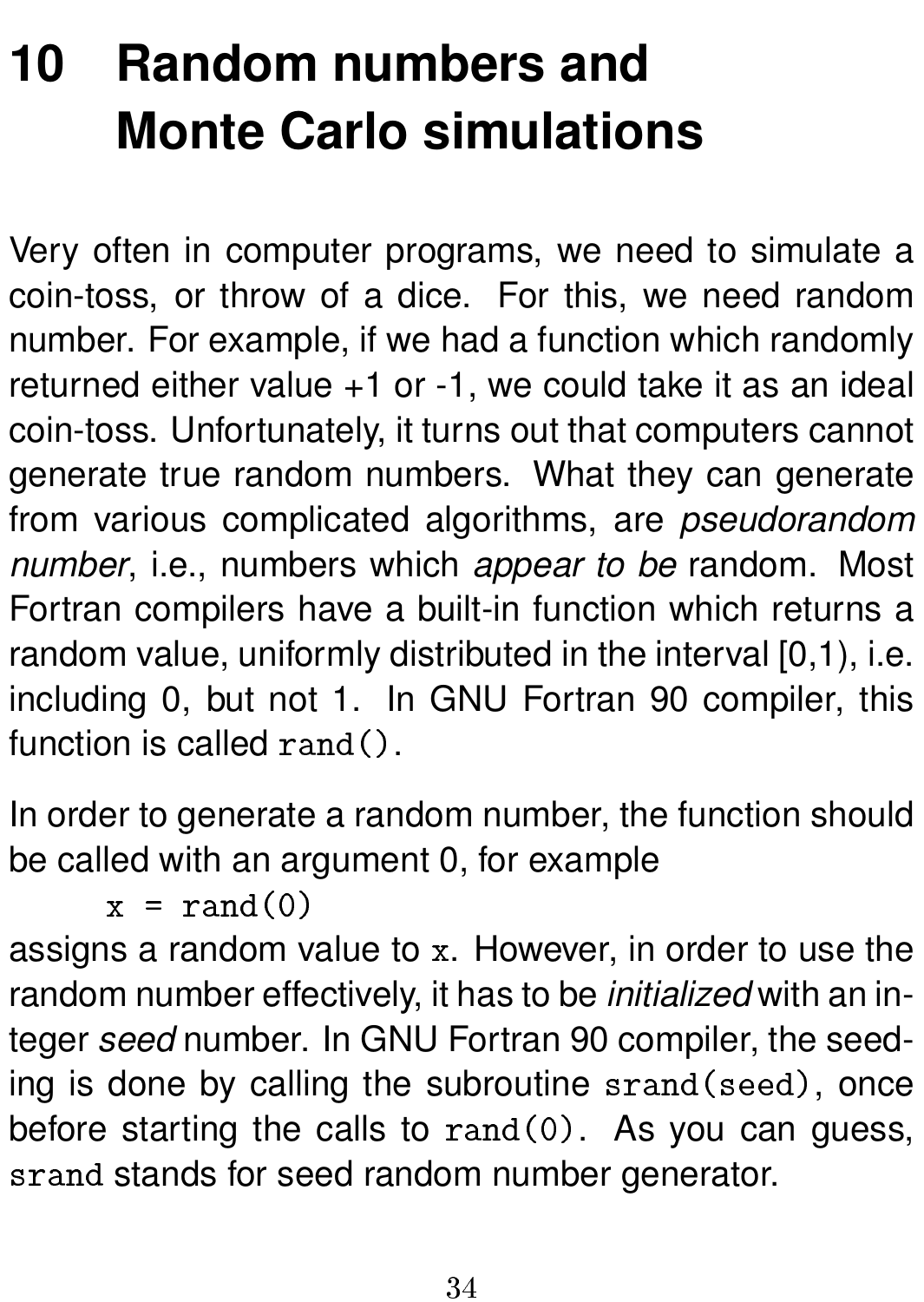One can look at the example program for a random-walker, in order to understand the use of  $rand(0)$ .

*Note:* If you rerun the program with the same seed, it will generate exactly the same sequence of random numbers! In order to generate a new sequence everytime, you should use a different value of the integer seed evertime.

Some people use a clever method of generating a new set of random numbers on every run, by using the built-in function secnds $(x)$ , which returns the number of seconds (minus x) since midnight. This value is assigned to the seed.

The random number generator function only gives numbers in the interval [0,1). Sometimes we want random numbers in a different interval, e.g. [-1,1). A simple transformation can be used to change intervals. For example, if we want a random number (x) in the interval [a,b) we can do so using:

 $x=(b-a)*rand(0)+a$ 

Thus for the interval  $[-1,1)$  we get:  $x=2*rand(0)-1$ .

In fact, we can take our set of numbers from the  $rand(0)$ function which have a uniform probability distribution in the interval [0,1) and turn them into a set of numbers that look like they come from just about any probability distribution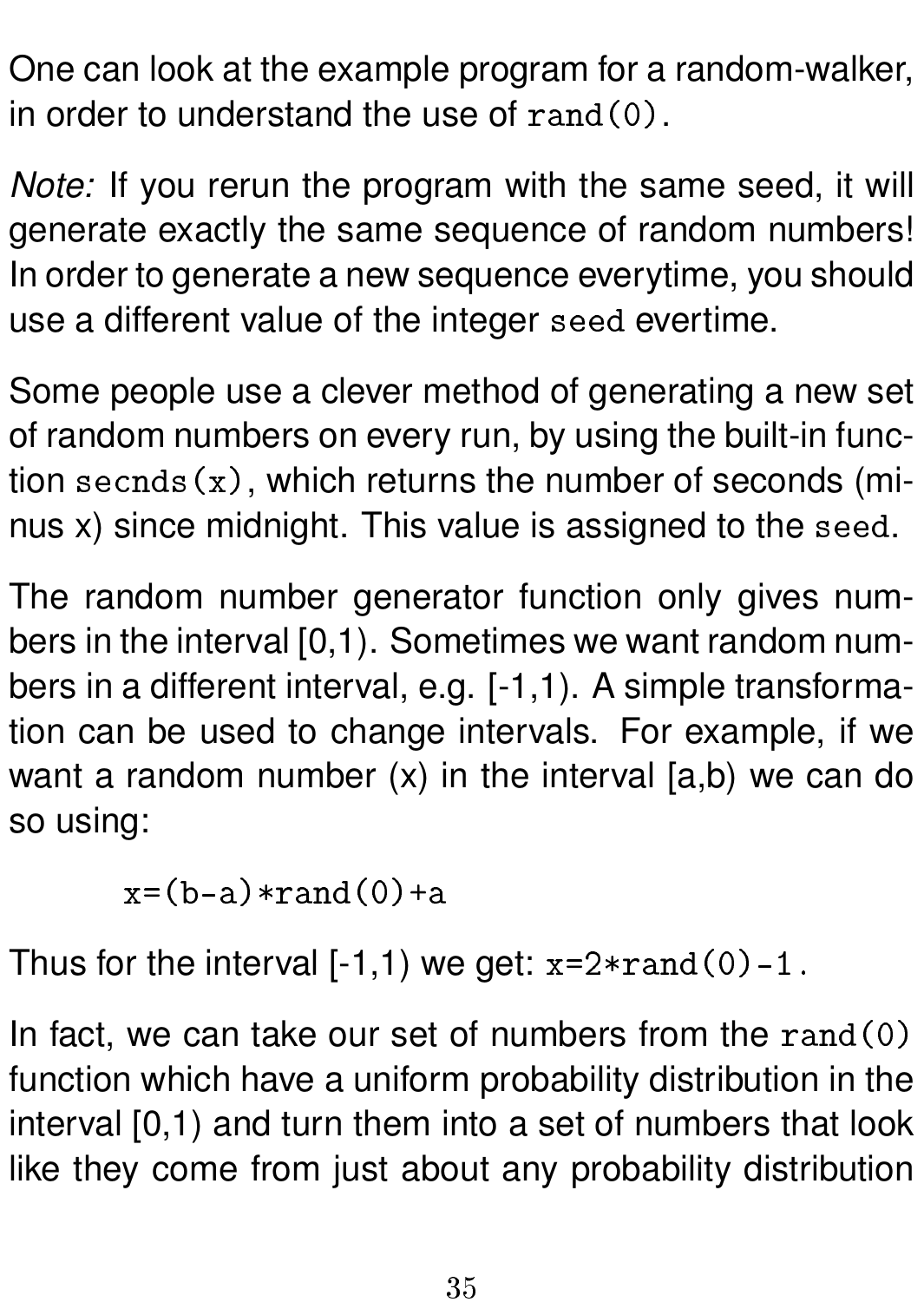with any interval that one can imagine!

#### **A few examples:**

```
dice=int(1+6*rand(0)) ! This generates the
of a 6 sided die.
```

```
g=sqrt(-2*log(rand(0)))*cos(2*pi*rand(0))
```
This generates a random number g from a gaussian distribution with mean=0 and variance=1. We assume that pi is already initialized to 3.14159 in the program.

 $t = -a * log(rand(0))$ 

This generates a random number from an exponential distribution with a decay time  $= a$ .

```
Flipping a spin with a probability
  integer S(100,100)
  :
  prob = exp(-DeltaE/kT)if (rand(0) < prob) then
     S(i, j) = -S(i, j)endif
  :
  :
  stop
  end
```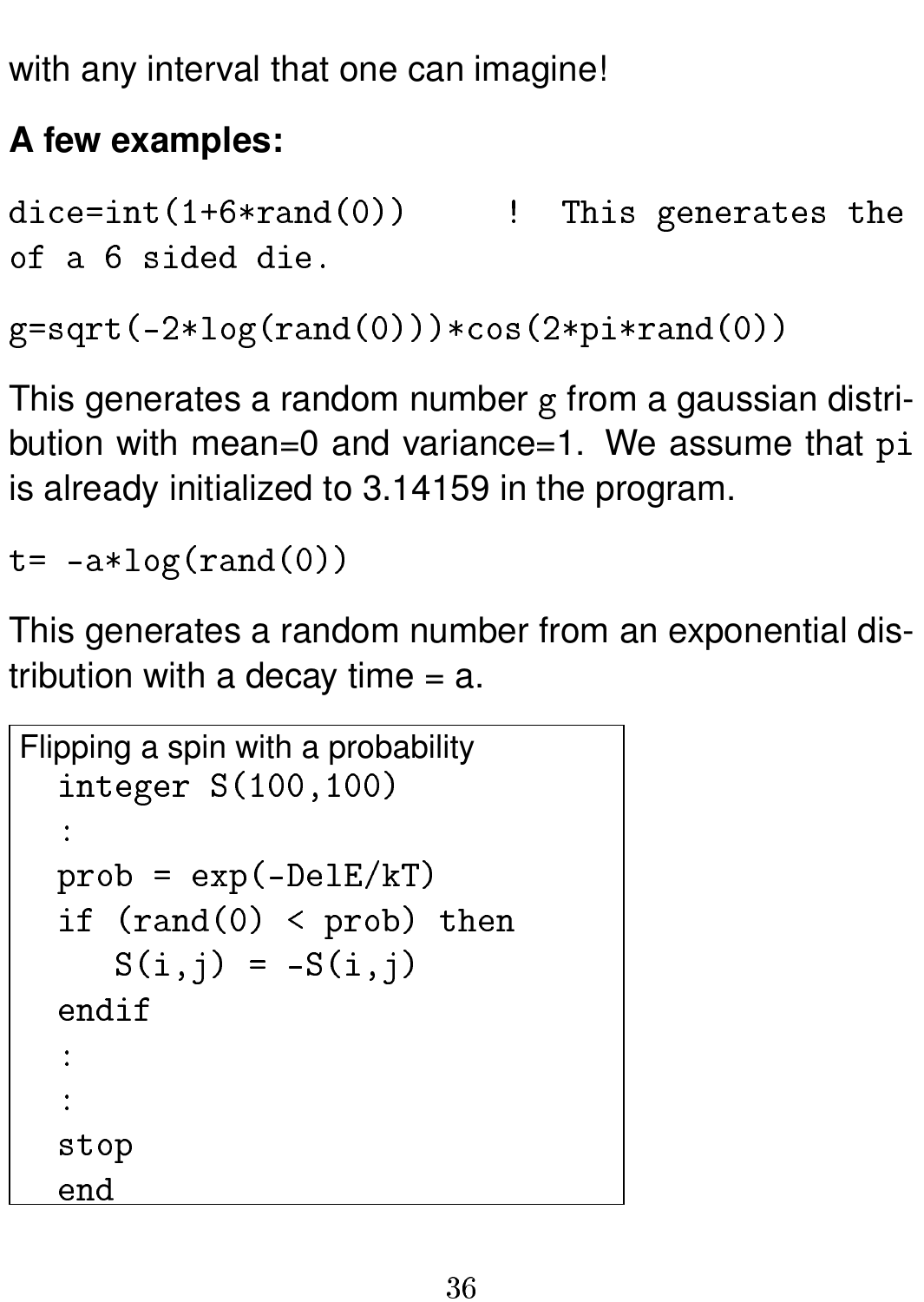Being able to transform the random numbers obtained from ran(seed) into any probability distribution function we want is extremely useful and forms the basis of all computer simulations.

### **Monte-Carlo simulation**

In some types of computer simulation, one sometimes wants to do a particular operation *with a probability*. For example, in the simulation of Ising Model in physics, one may want to "flip" a spin with some probability. The way to do that is illustrated in the program on the right. The probability with which one wants to flip a spin, is calculated with the formula  $prob = exp(-Delta/kT)$ . Then a random number is generated and compared with prob. One can see that if  $prob = 1$ , then the random number will always be less than it, and the spin will be flipped with probability 1. If  $prob = 0.5, 50\%$  of the time the random number will be greater than 0.5, and 50% of the time it will be less than that. So, spin will be flipped with probability 0.5.

This type of simulation often goes by the name "Monte Carlo". Why Monte Carlo? In the pre-computer era a popular way to obtain a set of random numbers was to use a roulette wheel, just the type found in the Mediterranean city of Monte Carlo, famous for its gambling casino.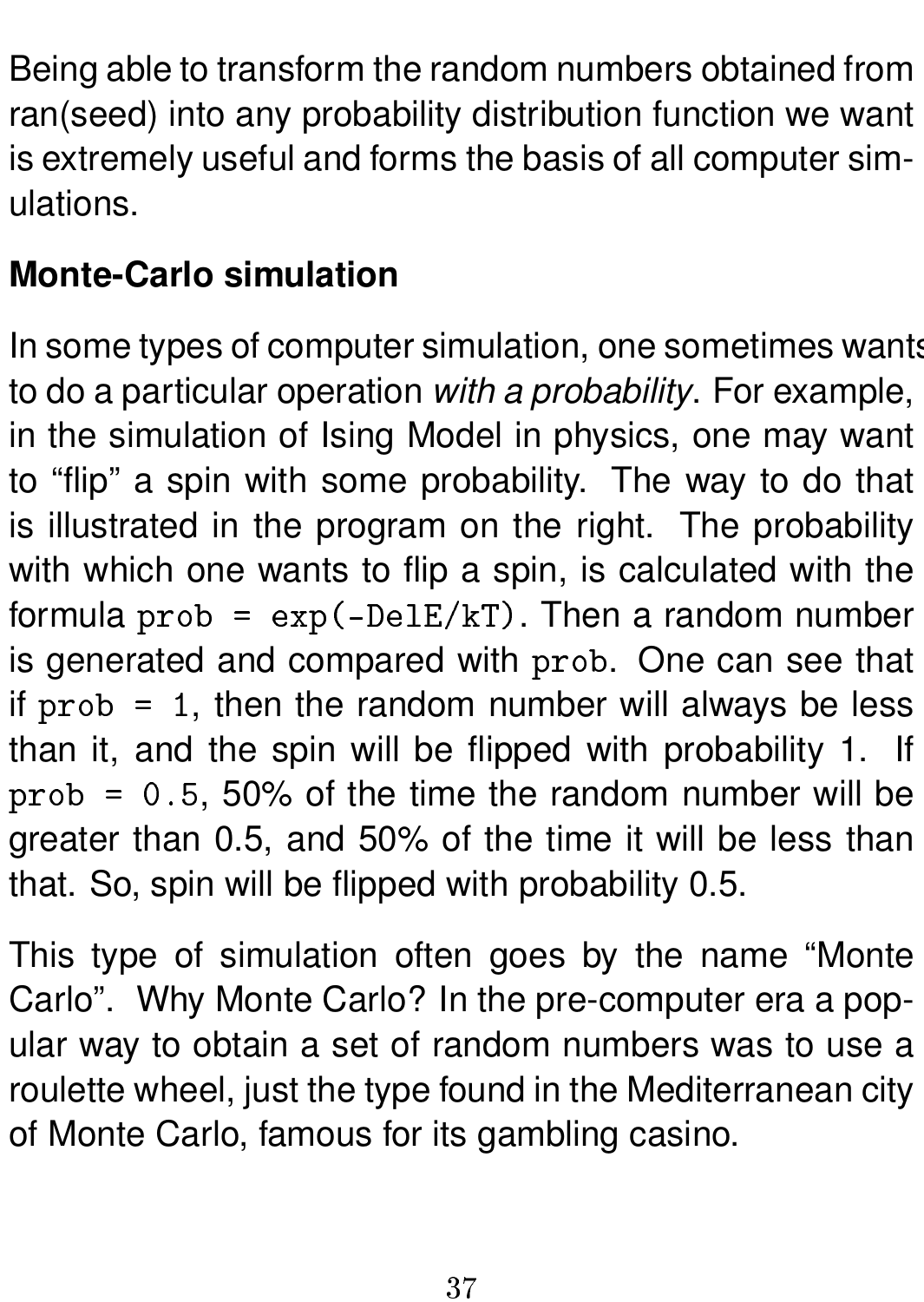# <span id="page-38-0"></span>**11 Some tit-bits**

### **The** parameter **statement**

Some constants appear many times in a program. It is then often desirable to define them only once, in the beginning of the program. This is what the parameter statement is for. It also makes programs more readable. Moreover, if you are defining the dimensions of many arrays in the main program, you cannot use a variable for that:

```
n = 100real a(n,n), b(n,n), c(n,n), vec(n):
```
This is wrong because  $n = 100$  is an executable statement and the declaration of arrays is a non-executable statement, which should come *before* any executable statement. The right way to do it is

```
parameter(n=100, pi=3.14159)
real a(n,n), b(n,n), c(n,n), vec(n)
```
Remember that the"variable" defined in the parameter statement is not a variable but rather a constant whose value can never change.

**The** exit **and** cycle **statements**

: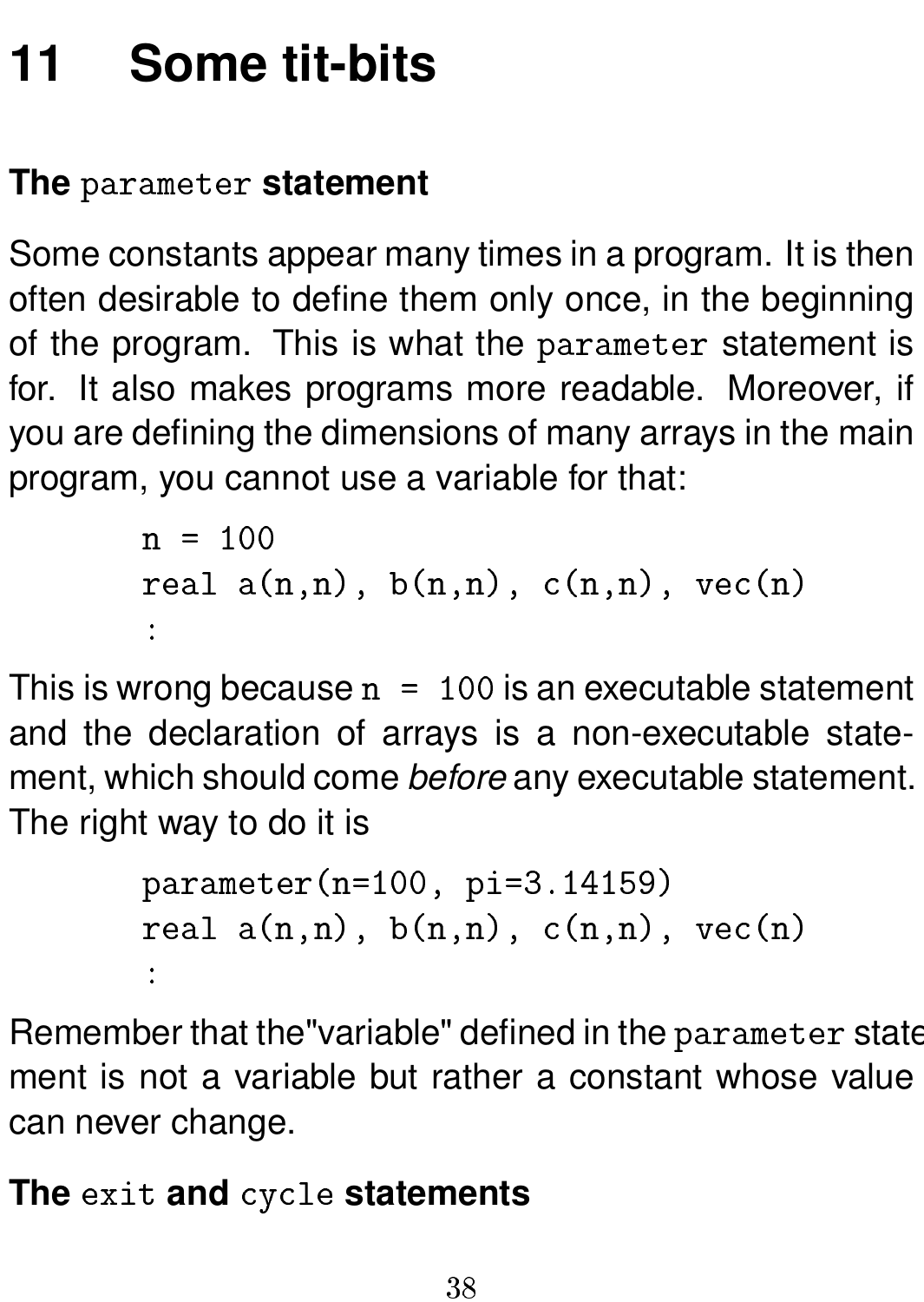The exit statement can be used to come out of a loop, if a condition is satisfied. See the random-walker example.

The cycle statement can be used to skip the rest of the statements in a loop cycle, and go to the next value of the loop index.

**The** continue **and** goto **statements**

```
goto and continue statements
      :
      if (abs(a) < epsil) goto 15
      :
      :
15 continue
      :
      :
```
The continue statement does absolutely nothing. It is mostly used to specify a location in a program, together with a statement label, like

10 continue

One may occasionally want to use the goto statement to break the flow of the program, and make it go to a particular location, specified by a labelled continue statement.

The use of goto statement is considered a very clumsy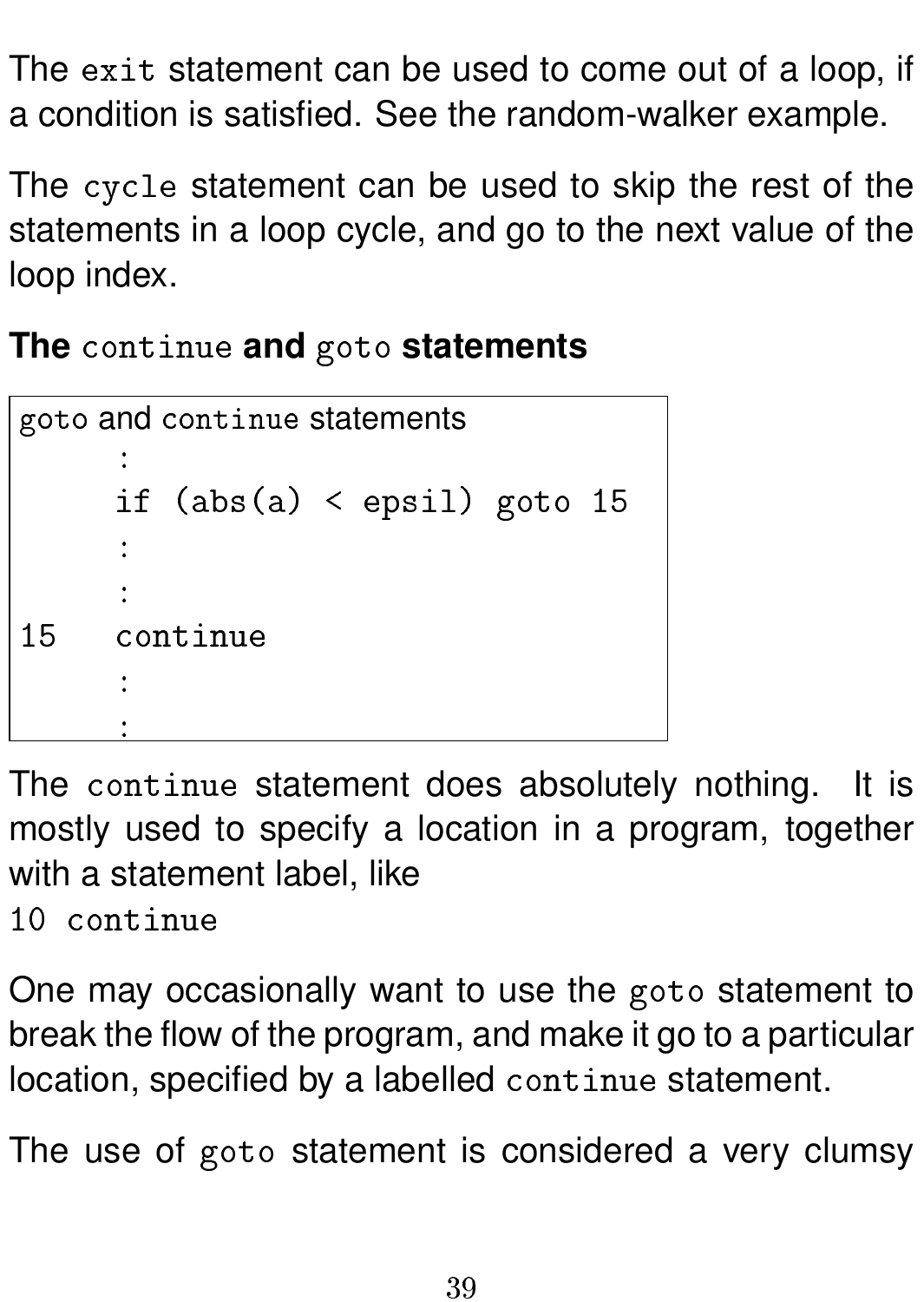programming practice, and should be avoided. It makes the logic of the program hard to follow.

### **Reading input from files, writing output to files**

Although normally the reading/writing of files is handled via the open and close statements in Fortran, there is a quick and dirty way to do it without those statements.

If you are satisfied that running a program is generating the right data in the output, you can use the following trick (in Linux) to redirect the out to a data file. The following way of running the program

./a.out > energy.dat

will redirect the output of the program, which was supposed to be displayed on the screen, to the file energy.dat. Same way, sometimes you want some data to be read from a file, instead of giving it from the keyboard, like a  $3 \times 3$  matrix. This can be done by a command like this

./a.out < matrix.dat

#### **Editing, compiling and running Fortran 90 programs**

Although Fortran programs can be written in any text editor (not a word-processor!), it is better to do it in an editor which is made for programming. One example of such an